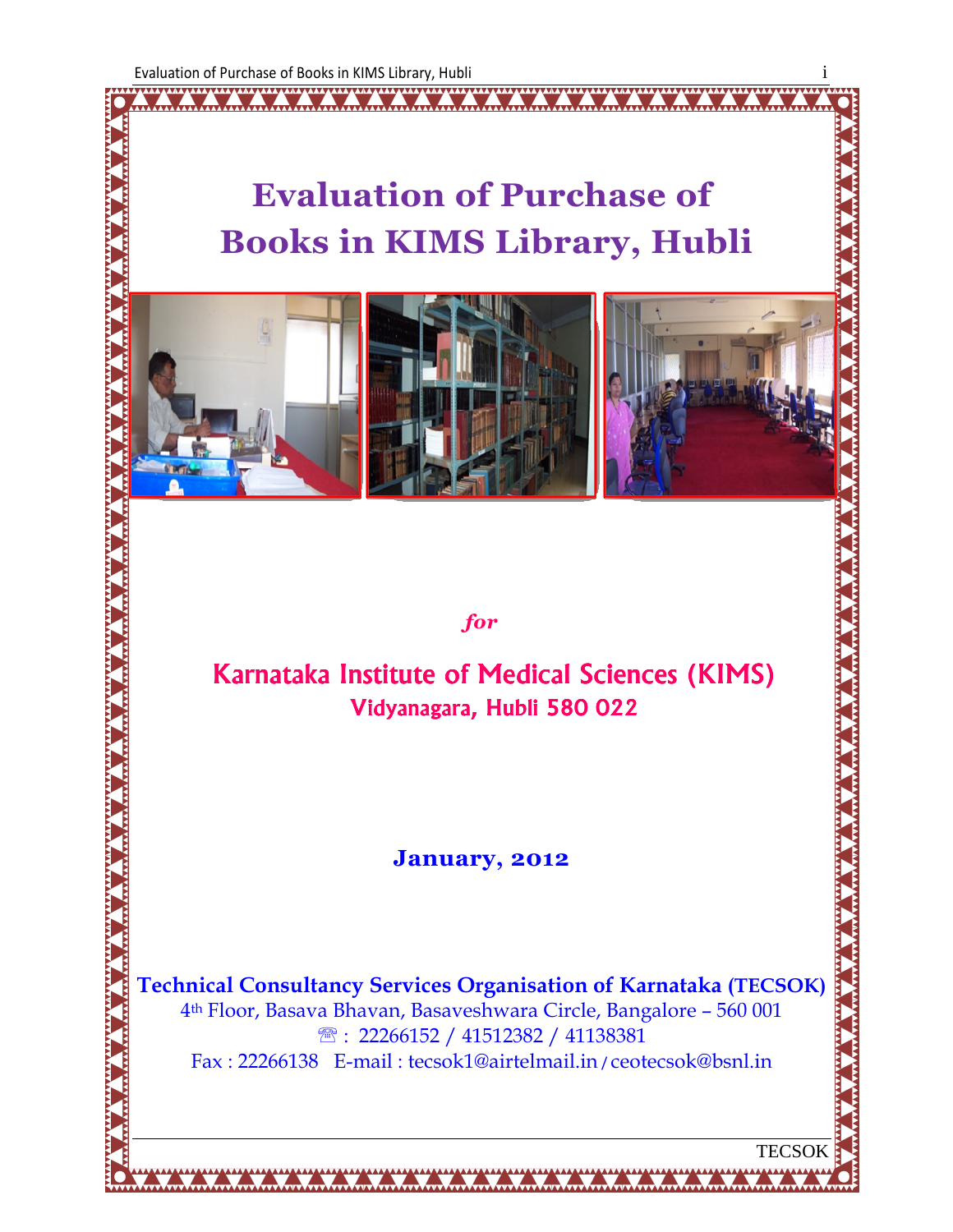# **CONTENTS**

| <b>Chapter</b><br><b>Number</b> | Description                          | Page<br><b>Number</b> |
|---------------------------------|--------------------------------------|-----------------------|
|                                 | <b>Executive Summary</b>             | $(i) - (ii)$          |
| $\mathbf{I}$                    | Introduction                         | $\mathbf{1}$          |
| $\mathbf{I}$                    | Objectives & Scope of the Study      | $\overline{4}$        |
| III                             | Methodology                          | 5                     |
| IV                              | Profile of Library Users             | 7                     |
| $\bf V$                         | <b>Effectiveness of KIMS Library</b> | 15                    |
| VI                              | Preference of the Users              | 17                    |
| <b>VII</b>                      | Opinion of the Users                 | 19                    |
| <b>VIII</b>                     | Automation of Library                | 20                    |
| IX                              | Findings of the Study                | 21                    |
| $\mathbf{X}$                    | Conclusions & Recommendations        | 23                    |
|                                 | Annexes                              |                       |
| $\mathbf I$                     | Questionnaire to Library Users       | 25                    |
| $\mathbf{I}$                    | Questionnaire for Library            | 26                    |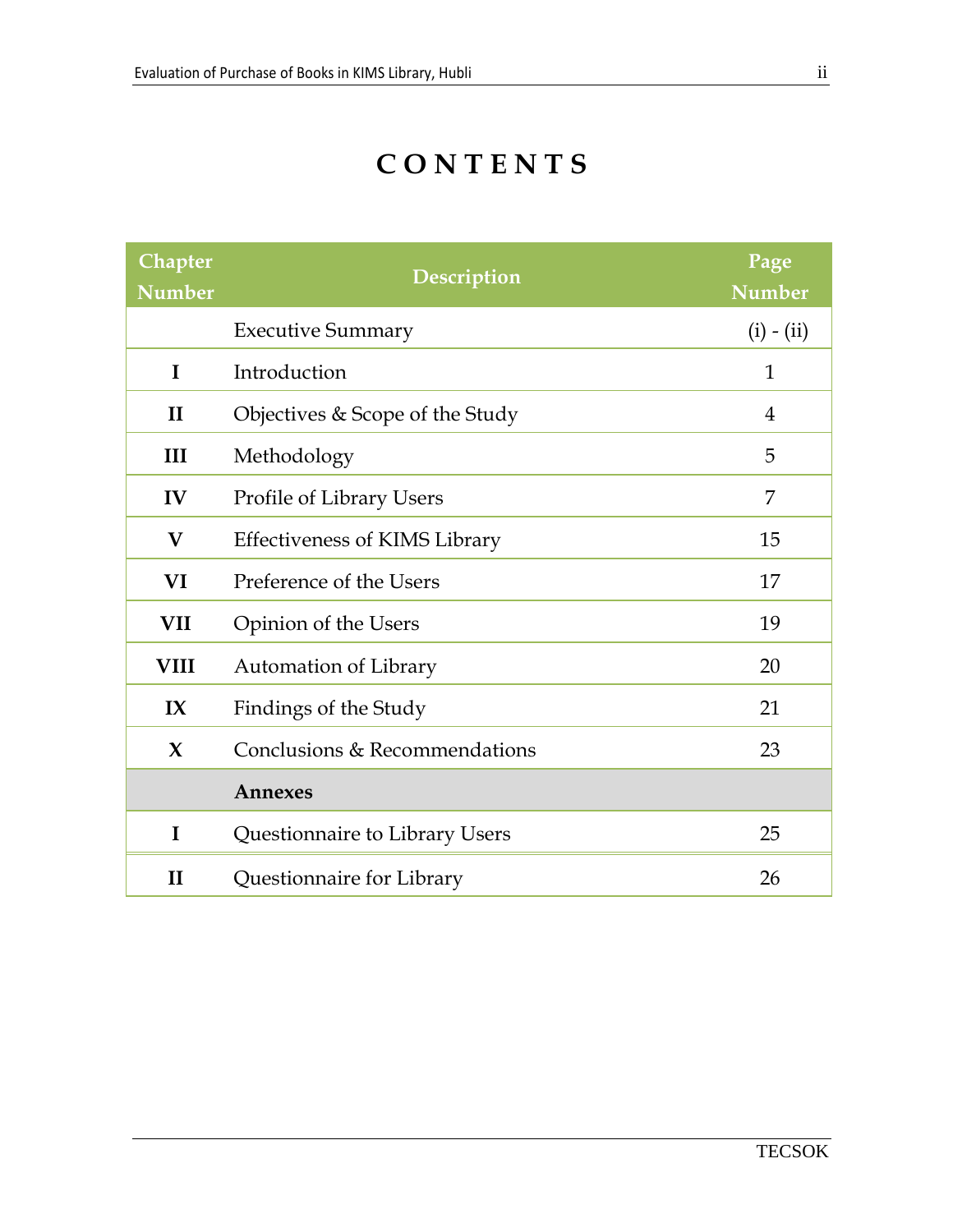# Executive Summary

- The Karnataka Institute of Medical Sciences (KIMS), Hubli, is affiliated to Rajeev Gandhi University of Health Science (RGUHS), Bangalore.
- The study is focused on the purchase of books for the library for the reference period 2010-2011 as per the TOR.
- **→** The budgeted amount Rs. 50 lakhs for the purchase of books/journals etc. has not been utilized fully for the year 2010-2011. The same trend has been observed for the year 2007-2008, 2008-2009, and 2009-2010.
- A structured questionnaire was designed to elicit the views of the library users. A sample size of 115 students and 15 faculties were contacted to assess the effectiveness of library to the users.
- A structured schedule was also designed for getting the feed-back from the library.
- **3** Based on the sample responses of the students and faculties and discussions with the library authorities and other concerned, the following are the outcome of the Evaluation Study:
	- ♦ A proper mechanism should be in place to ensure that the budget sanctioned for purchase of the books is utilized effectively. The Library Committee should take timely decision to ensure that the required books / journals etc., are decided well in advance. This will enable to float the tender for procurement of books in time and utilize the fund.
	- Internet/ digital library services need to be opened on par with the working condition of the departments or round the clock and available to the users at free of cost.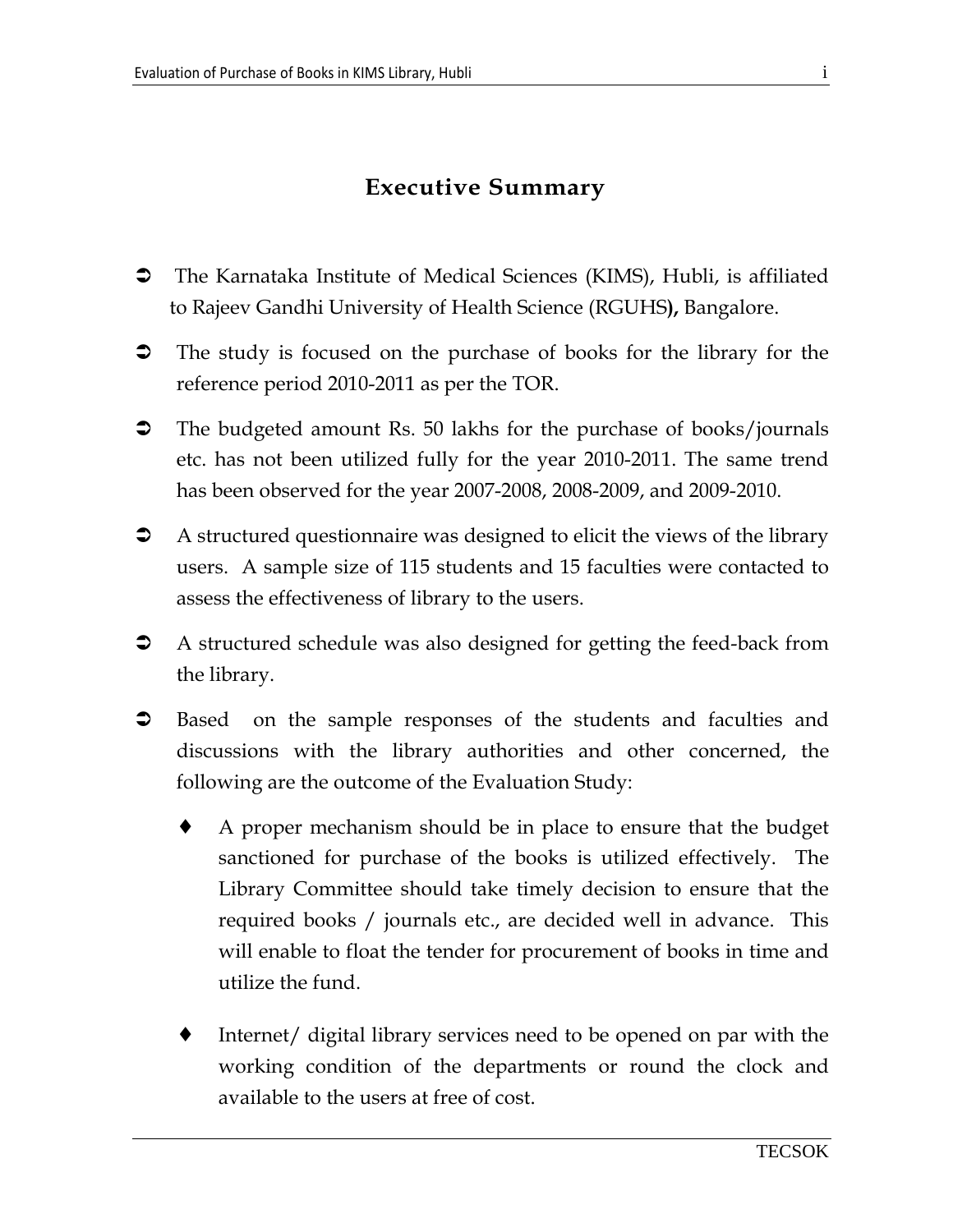- The user's requirements like new edition subject wise books, sufficient copies of the well known author books, scientific books, latest foreign edition magazines / journals/ periodicals/ current news paper cuttings have to be made available.
- Library timing needs to be extended beyond 11.00 p.m. and morning at 6.00 a.m for the early readers.
- The library reading room need to be adjacent to reference room to help the users.
- To create a library friendly atmosphere to the students, conveniences like spacious reading area with comfortable chairs, table, fan, uninterrupted power supply, drinking water, and display of wall clock will facilitate the readers.
- The library has to provide additional amenities to the users like lightning facility in the wash room, refreshments like light snacks/tea/coffee.
- The library needs be totally automated to facilitate the users to use the library effectively.

\*\*\*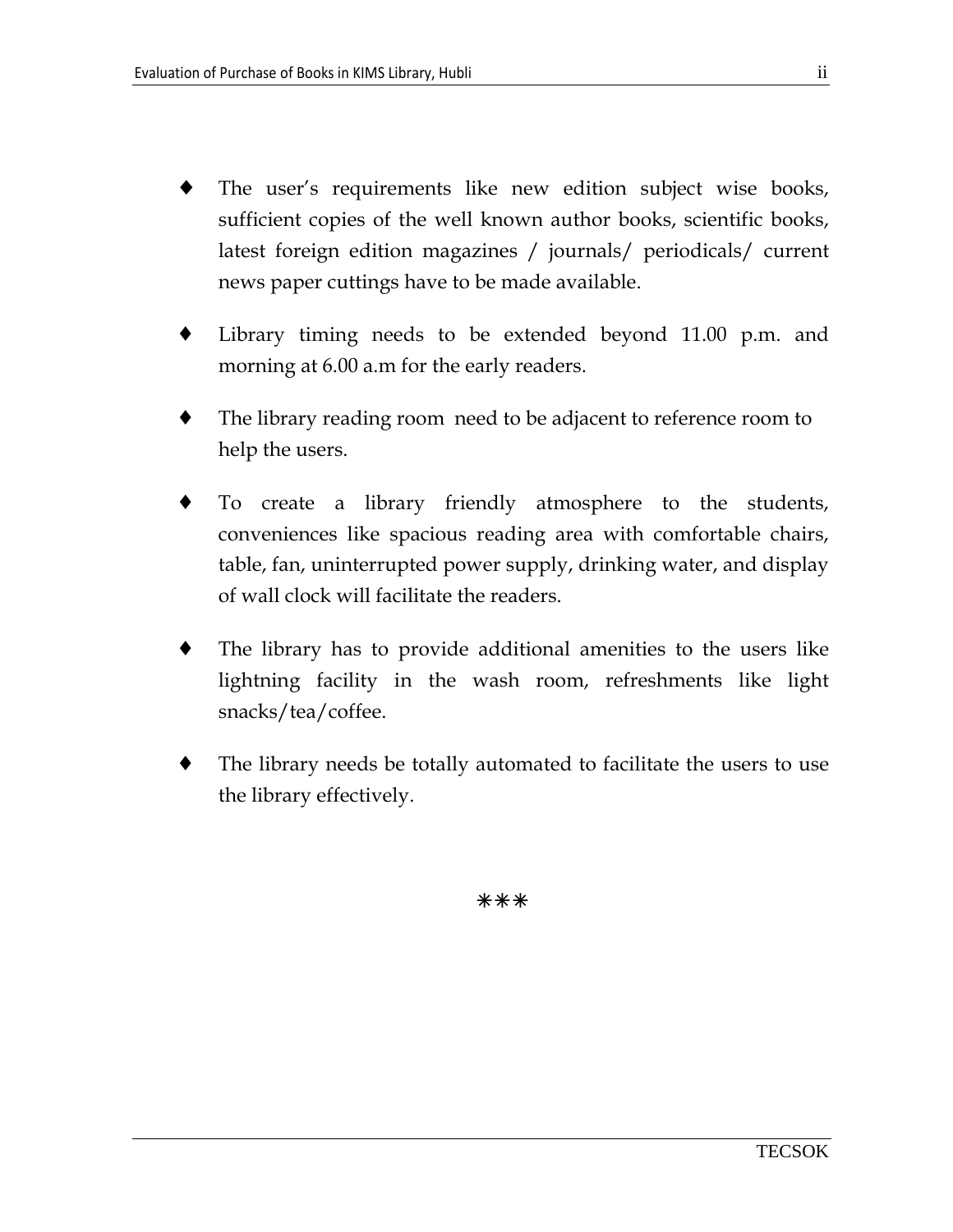## Chapter – I : Introduction

1.1 The Karnataka Institute of Medical Sciences (KIMS), vidyanagara, Hubli-580022 is established in 1960, has an area of 100 acres. The campus has accommodated Medical College, Nursing College, Hospital and residential quarters for staff and hostel for students with an investment of Rs. 3.5 crores.

The college started functioning under the affiliation of Karnataka University Dharwad from 06.09.1957. At present, affiliated to Rajeev Gandhi University of Health Science (RGUHS), Bangalore. Earlier MBBS Courses were conducted up to 1959. The institute started postgraduate course since1965. The postgraduate students enrolled for the year 2009- 2010 were 88, for the year 2010 -2011 were 115 students, for the year 2011 -2012 were 107 students. There are 86 house surgeon students. The intake strength of the students for Under Graduate was 150 and for postgraduate were 118 for the year 2011-2012. The institute has 254 teaching strength against the sanctioned post of 433. The Institute offer free treatment to the Patients.

As per the directions of the Director of Medical Education, Bangalore, KIMS, Hubli has decided to conduct Evaluation Study of "Purchase of Library Books in KIMS, Hubli, during 2010-11" by the external agencies. KIMS, Hubli has entrusted the Study of Evaluation to TECSOK.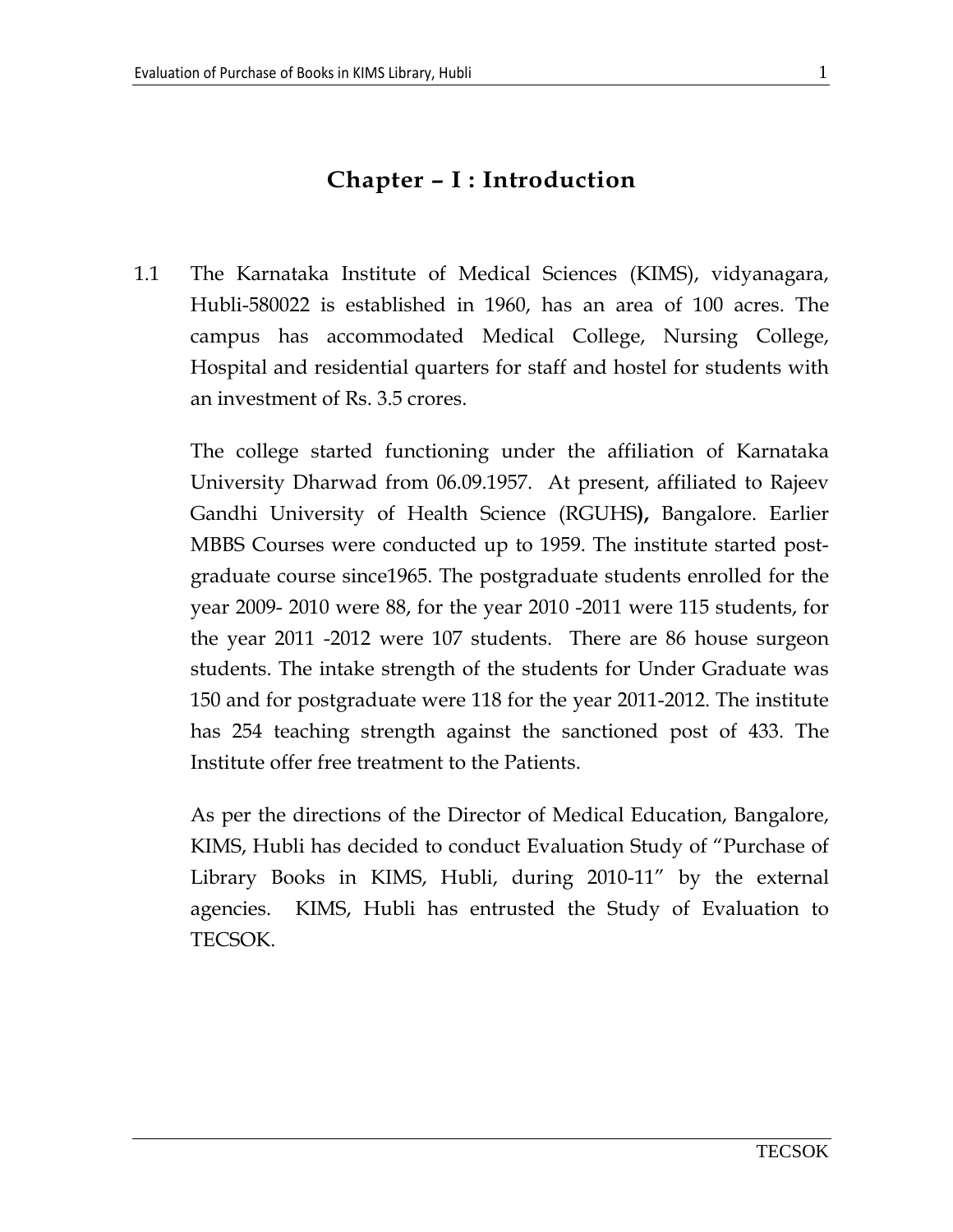#### 1.2 About KIMS Library

The Karnataka Institute of Medical Sciences (KIMS) library has been working since 1959. The library has open access to the students. As per records there were 24,826 students/ faculty visited the library from January 2011 to November 2011. On an average 74 persons visited the library per day. The library is having a built up area of 2410 sq. Meters. In terms of Seating Capacity / reading room facilities, the library is able to accommodate 97 undergraduates, 94 postgraduates, and 245 own Book readers (at library premises 73 students & 172 at college building premises). About 436 students were able to use the library at a time. The computer section of the library has 30 computers with high speed internet connection. The Library has a separate collection of books for SC / ST students purchased under the budget provision of SCP/STP. The books were issued to the SC/ST students. The library has varied collection of medical literature, books, journals and reference materials. The documents were processed manually.

#### 1.3 Budgetary Provision

An amount of Rs. 50 lakhs has been provided for the year 2010-11 for purchases of books, journals, magazines etc. The library committee has spent an total amount of Rs. 36, 31,314 for the year 2010-11.The committee has spent the money towards for purchase of books Rs.9, 30,360, purchase of journals Rs. 26, 66,954 and Rs. 34,000 for binding old books, magazines/journals etc. It was informed that the reasons for not utilizing the entire money as; at the time of submission of tender, the tenderer will quote for all the enlisted books, but at the time of supply order some books may not be available with the tenderer and some books may become old editions. In such cases tenderer asks more time for supply, hence the balance money Rs. 13,68,686 was remained as unspent money.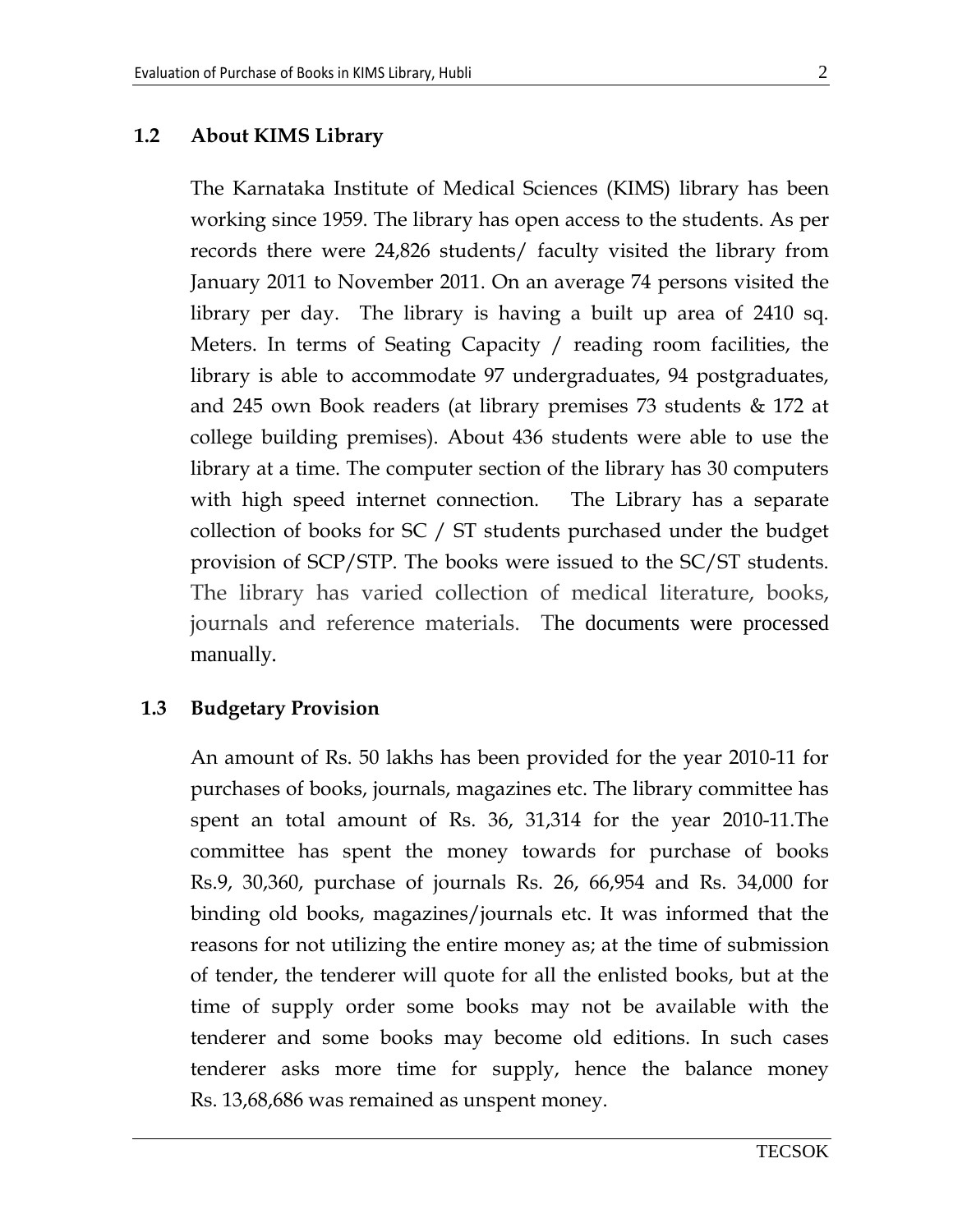#### 1.4 Library Committee

The institution has the library committee for the management and maintenance of library of the institution. The committee meets 4 to 6 times in a year to discuss the library issues. The committee formulates the policy for the purchase of books/journals, usage of library and other financial decisions. The library committee advises the librarian on day today management.

The committee has the following members:

| 1. Director                                  |                           | : Chairman                                        |
|----------------------------------------------|---------------------------|---------------------------------------------------|
| 2. Principal                                 | $\ddot{\cdot}$            | Member                                            |
| 3. Three staff members                       | $\mathbb{Z}^{\mathbb{Z}}$ | From the faculties (appointed<br>by the Director) |
| 4. Chief Administrative Officer : Member     |                           |                                                   |
| 5. Financial Adviser                         | $\mathbb{R}^n$            | Member                                            |
| 6. Assistant Administrative Officer : Member |                           |                                                   |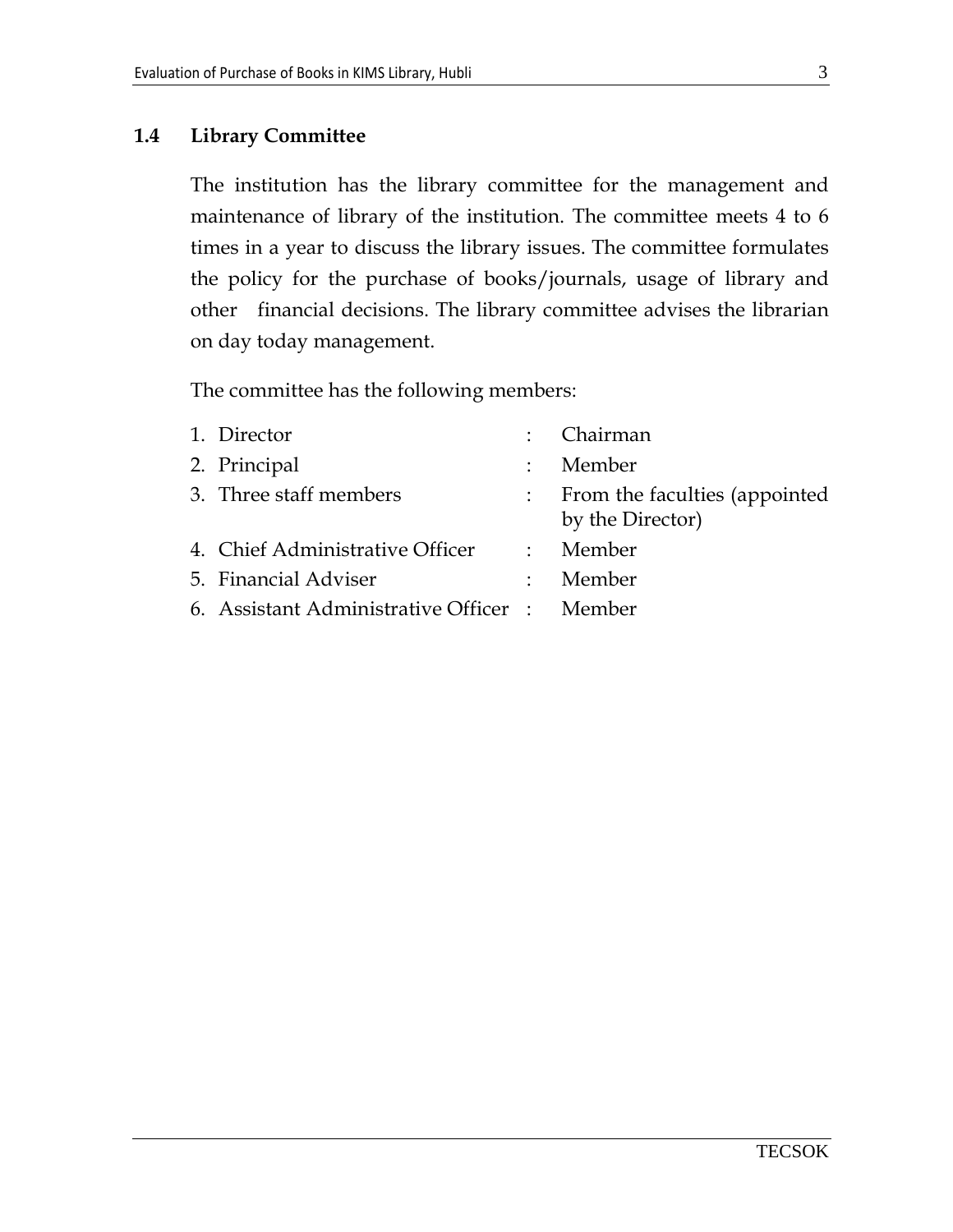## Chapter – II: Objectives & Scope of the Study

As per the Terms of Reference, the objectives and scope of the Evaluation Study are as follows:

### 2.1 Objectives of the Study

- $\bullet$  To assess the profile of the users of KIMS Library
- To assess the effectiveness of KIMS Library including the reading effect among the medical students and Doctors thereby enabling them to enhance their knowledge level
- To evaluate whether the KIMS Library is catering to the preferences of the users in terms of books, magazines, newspapers, and other relevant reading materials
- To elicit the opinion of the users as well as persons managing the KIMS Library to enhance the effectiveness and usage of the library
- To evaluate the usage of automation of library and other modern equipments.

### 2.2 Scope of the Study

The scope of the study will cover assessing the purchase of library books by KIMS, Hubli, during the reference period 2010-11 and its use by the students & faculty.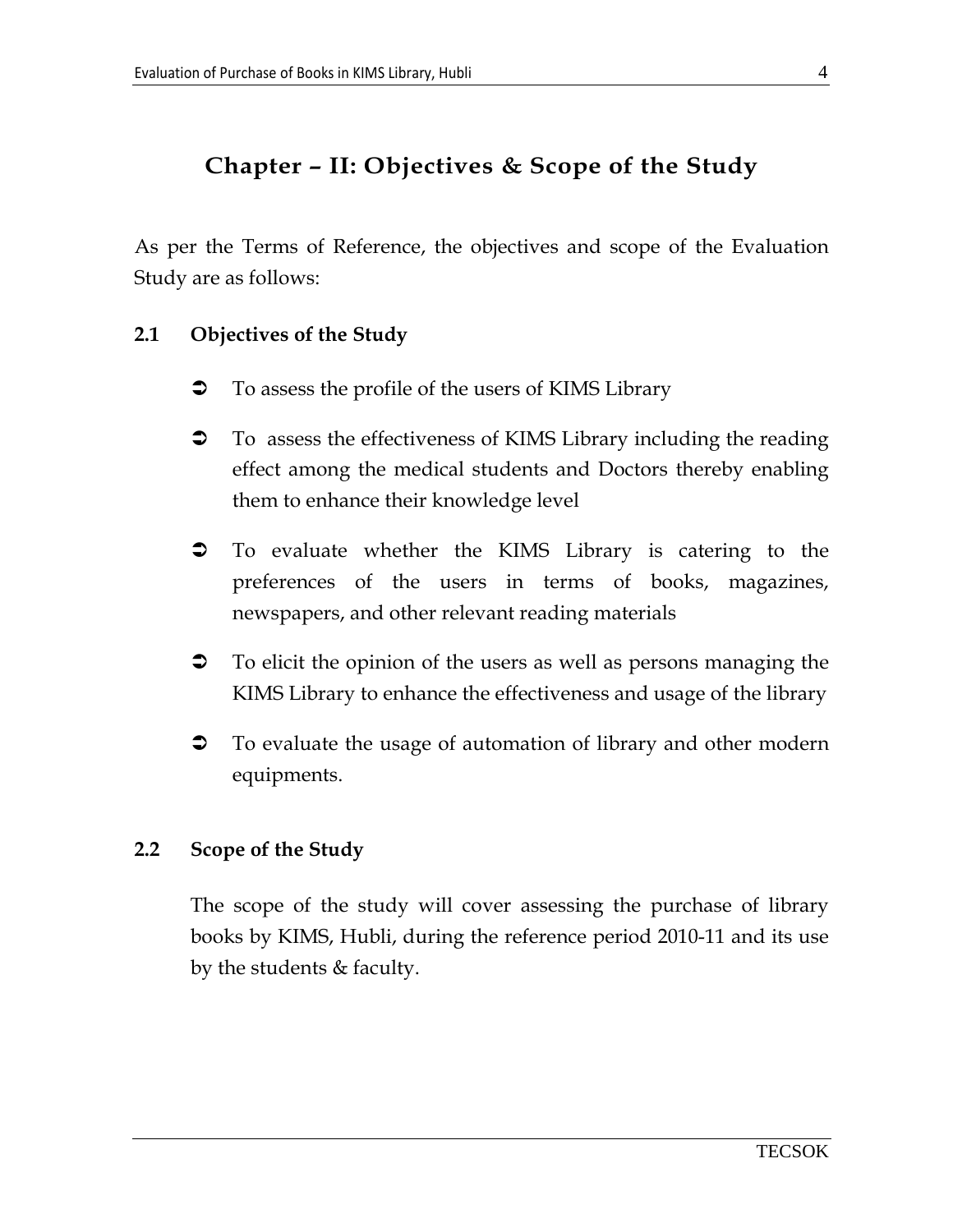# Chapter – III: Methodology

#### 3.1 Source of Data

The data required for evaluation study was collected from primary sources.

### 3.1.1 Collection of Data

 The primary data was collected through structured questionnaire. Discussions were held with faculty, staff and users of library. A detailed questionnaire was designed to elicit information from the users of the library viz., undergraduate students, postgraduate students, research scholars, faculty, and administrative faculty of the library.

The data collected through a detailed questionnaire from the library users, is analyzed and presented in the form of a report. Suggestions elicited from the library monitoring committee are incorporated. The questionnaire used for collecting primary data is enclosed as Annexure- I & II.

- Sampling technique & sample size: A simple random sampling technique was used for the purpose of collecting data from the users. A sample size of 115 students and 15 faculty members were considered.
- Discussions and Interactions: The present system of procurement of books vis-à-vis the grants received from the Government was discussed in detail with the concerned library personnel.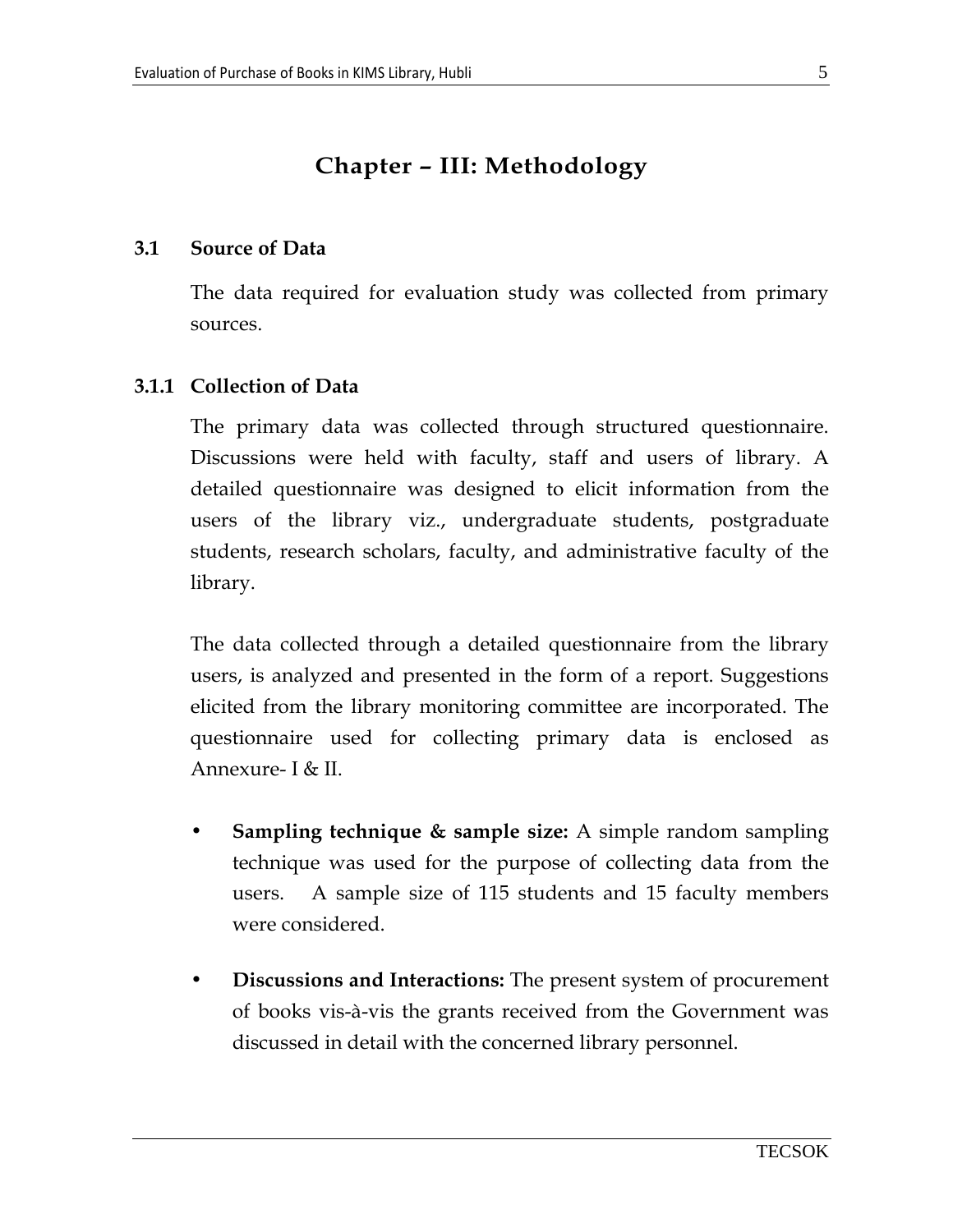In addition, informal discussions were held with senior faculty members, library staff and students to elicit their views on the utility of the library vis-à-vis their usage for meeting the requirements.

• Fieldwork: A senior officer from TECSOK visited KIMS, Hubli, on 27th and 28th of December 2011 to elicit information from the users of library. Required data collected from the head of the department, other faculty members, and staff of library.

#### 3.1.2 Analysis of the Data:

 The data collected has been analyzed by using suitable methods of percentages and averages with reference to the objectives of the Study.

#### 3.1.3 Report Generation

 The data analyzed were suitably incorporated and presented in the form of a Report.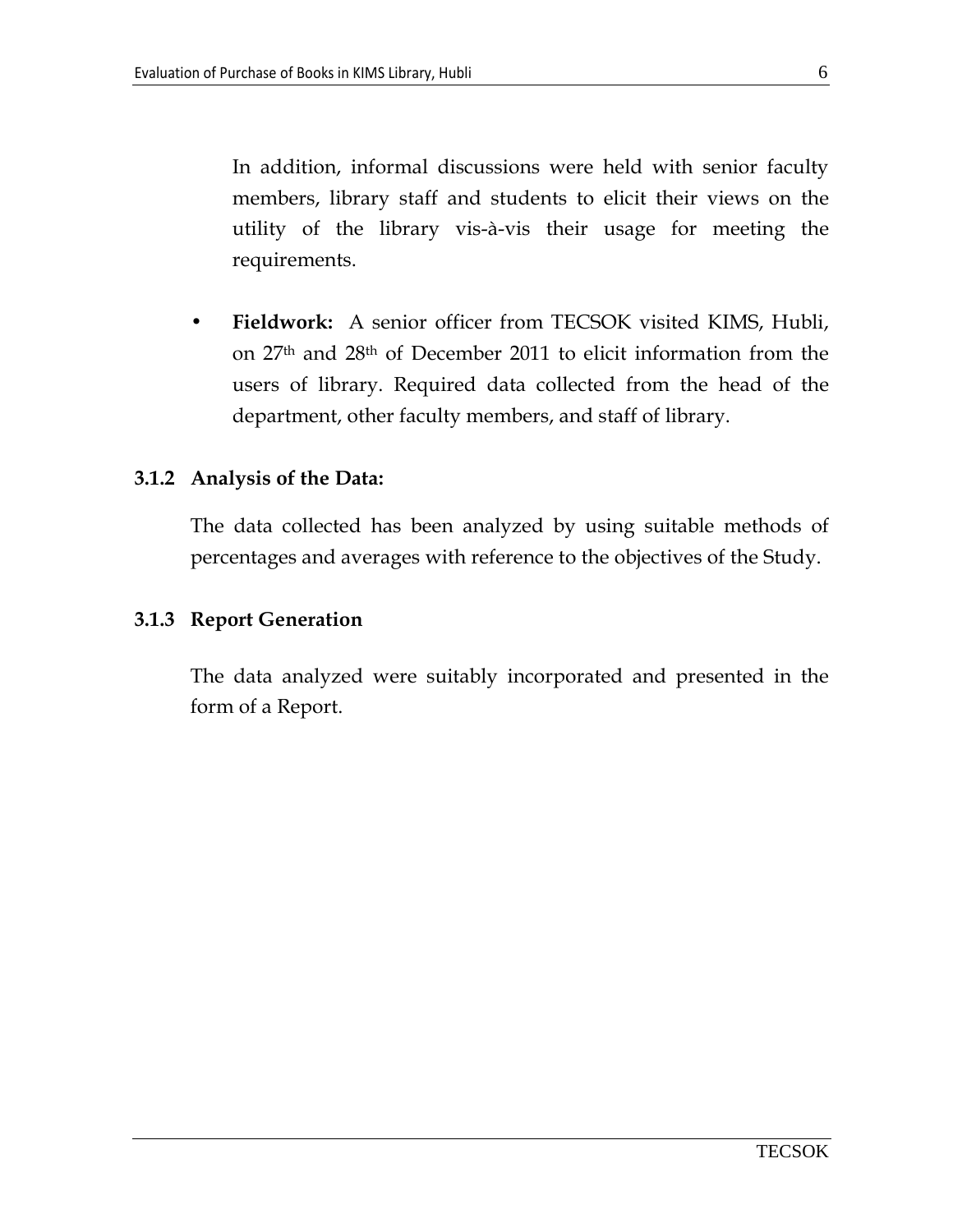## Chapter – IV: Profile of Library Users

- 4.1 To assess the profile of the users of KIMS Library, 115 students and 15 faculty members were interviewed. The opinion of the students and the faculty members were analyzed and the findings are presented below:
	- (a) Among undergraduate students, 57% were male and 43% were female students.
	- (b) Among postgraduate students 75% were male and 25% were female students.
	- (c) Among the faculty members 80% were male and 20% were female respondents.

|                         |                        |                     |                       |                    | Sample size: 115 |
|-------------------------|------------------------|---------------------|-----------------------|--------------------|------------------|
| <b>Frequency of Use</b> | One<br>Hour            | Two<br><b>Hours</b> | <b>Three</b><br>Hours | $>$ Three<br>Hours | <b>Total</b>     |
| Daily                   | 6<br>(37)              | 10<br>(41)          | 15<br>(52)            | 32<br>(69)         | 63<br>(54)       |
| Twice in a Week         | 3<br>(19)              | 4<br>(17)           | $\overline{2}$<br>(7) |                    | 9<br>(8)         |
| Three Days in a Week    |                        | 4<br>(17)           | 7<br>(24)             | 6<br>(13)          | 17<br>(15)       |
| Week Ends               | 5<br>(31)              | 4<br>(17)           | 4<br>(14)             | 4<br>(9)           | 17<br>(15)       |
| During exam time        | $\overline{2}$<br>(13) | 2<br>(8)            | 1<br>(3)              | 4<br>(9)           | 9<br>(8)         |
| <b>Total</b>            | 16                     | 24                  | 29                    | 46                 | 115              |
| $\%$                    | 14                     | 21                  | 25                    | 40                 | 100              |

### Table 4.1 : Use of Library by the Students

Note: Figures in the parentheses indicate percentages to column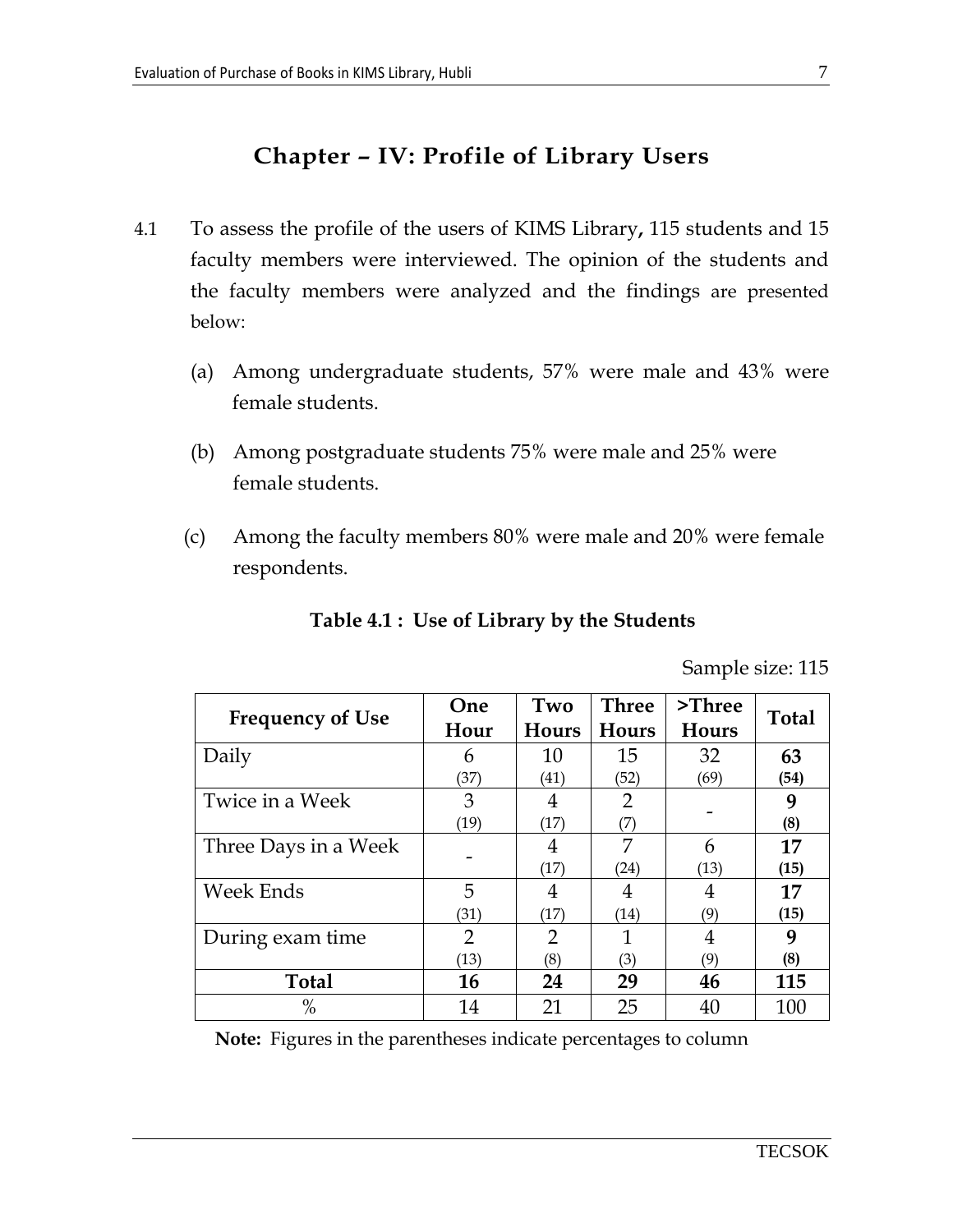- A) Regarding the frequency of use of library the students expressed as follows :
	- 54 % of the students visited the library daily.
	- 15 % of the students visited three days in a week.
	- 15 % of the students visited during weekends.
	- 8 % of the students visited twice in a week.
	- 8 % of the students visit the library during exam time and at the time of reference.
- B) Regarding number of hours spent in the library, the students informed as follows:
	- 40% of the students used library for more than three hours.
	- 25% of the students used library for three hours.
	- 21% of the students used library for two hours.
	- 14% of the students used library for one hour.
- C) From the above table it is observed that the frequency of use of library and the number of hours spent in the library is highest among the daily users.
	- $\blacktriangleright$  The students visited three days in a week has spent more than one hour in the library.
	- $\blacktriangleright$  The students visited twice in a week have not spent more than three hours in the library.
	- $\blacktriangleright$  The students visited daily have spent more hours in the library and daily visitors have the highest hours of use of library facilities.
	- $\blacktriangleright$  8% of the students visited libraries during exam time & have spent more than three hours, compared to other users during exam time.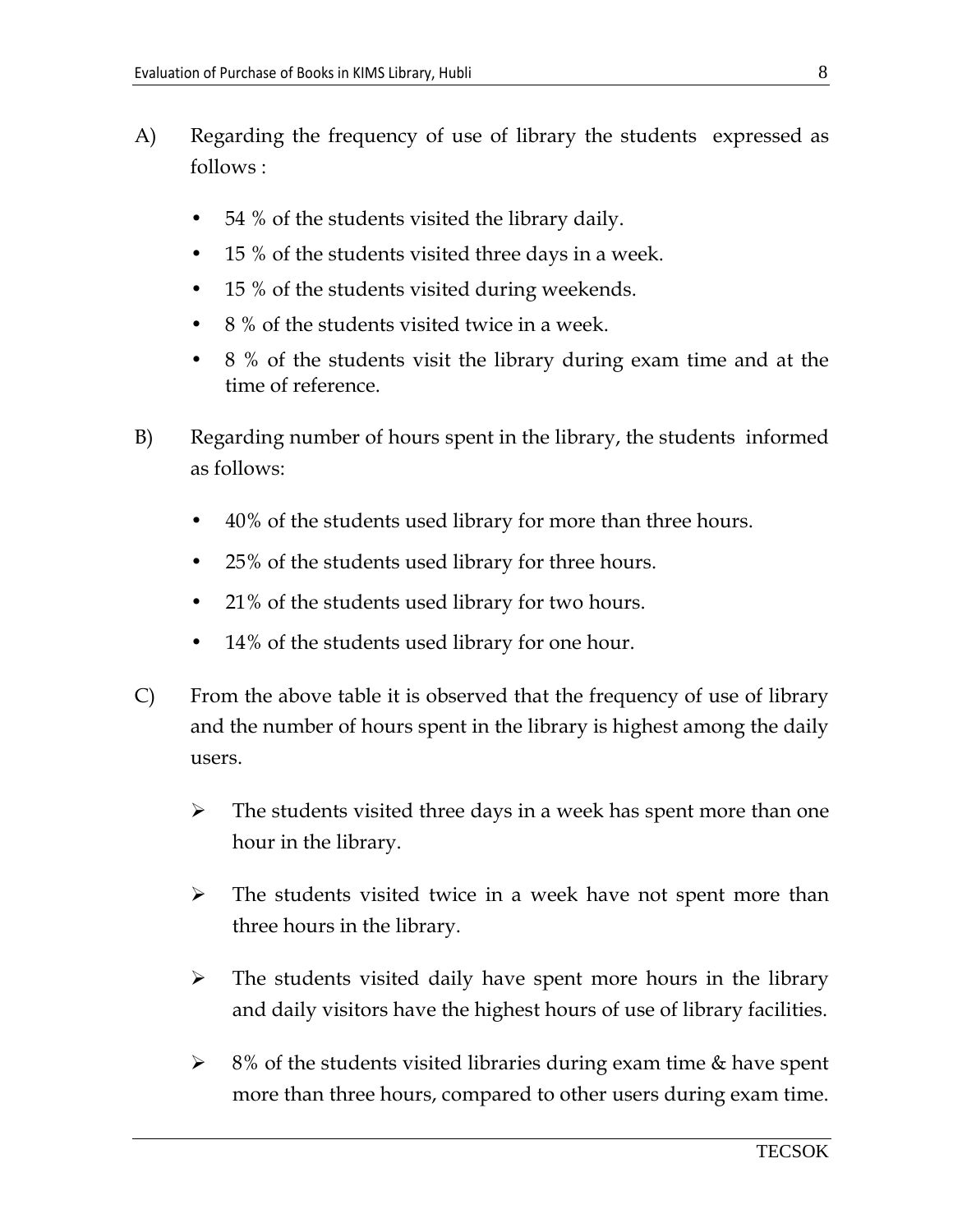The frequency of use of library by the under graduate students and the hours spent in the library is given in the following table 4.2

| <b>Frequency of Use</b> | 1 Hr. | 2 Hrs.         | 3 Hrs.         | $>3$ hrs.      | <b>Total</b> |
|-------------------------|-------|----------------|----------------|----------------|--------------|
| Daily                   | 6     | 8              | 12             | 28             | 54           |
|                         | (43)  | (50)           | (55)           | (74)           | (60)         |
| Twice in a Week         |       | 2              | $\overline{2}$ |                | 5            |
|                         | 7)    | (12)           | (9)            |                | (6)          |
| Three Days in a Week    |       | $\overline{2}$ | 5              | 5              | 12           |
|                         |       | (12)           | (23)           | (13)           | (13)         |
| Week Ends               | 5     | 3              | 2              | 3              | 13           |
|                         | (36)  | (19)           | (9)            | (8)            | (14)         |
| During exam time        | 2     | 1              | 1              | $\overline{2}$ | 6            |
|                         | (14)  | (6)            | (4)            | (5)            | (7)          |
| <b>Total</b>            | 14    | 16             | 22             | 38             | 90           |
| %                       | 16    | 18             | 24             | 42             | 100          |

Table 4.2: Use of library by the under graduate students

Sample size : 90

Note: figures in the parentheses indicate percentages to column

- A) Regarding the frequency of use of library by the under graduate students are given below :
	- 60% of the undergraduate students visited the library daily.
	- 14% of the undergraduate students visited during weekends.
	- 13% of the undergraduate students visited three days in a week.
	- 7% of the undergraduate students visit the library during exam time.
	- 6% of the undergraduate students visited twice in a week.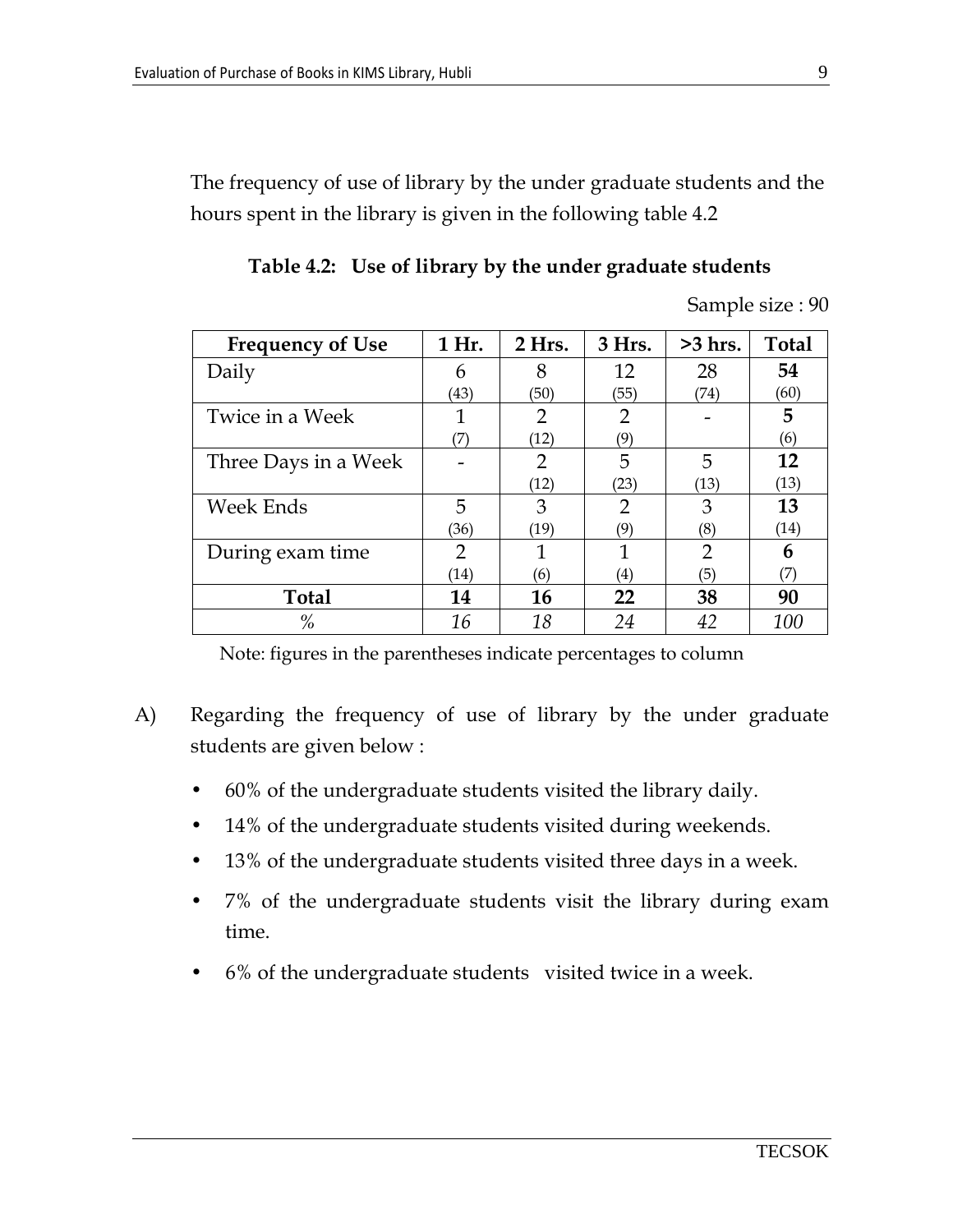- B) Regarding number of hours spent in the library by the undergraduate students depicts that;
	- 42% of the undergraduate students used library for more than three hours.
	- 24% of the undergraduate students used library for three hours.
	- 18% of the undergraduate students used library for two hours.
	- 16% of the undergraduate students used library for one hour.
- C) From the above table it is observed that the frequency of use of library and the number of hours spent in the library is highest among the daily visitors.
	- > The undergraduate students visited library has spent more time in the library irrespective of hours. 74% of the undergraduate students have spent more than three hour in the library.
	- > The undergraduate students has visited twice in a week have not spent more than three hours in the library.
	- > Among undergraduate students daily visitors have the highest hours of use of library facilities.
	- During exam time 7% of the undergraduate students visited library. Among them 14% have spent one hour, 6% have spent two hours, 4% have spent three hours and 5% have spent more than three hours in the library.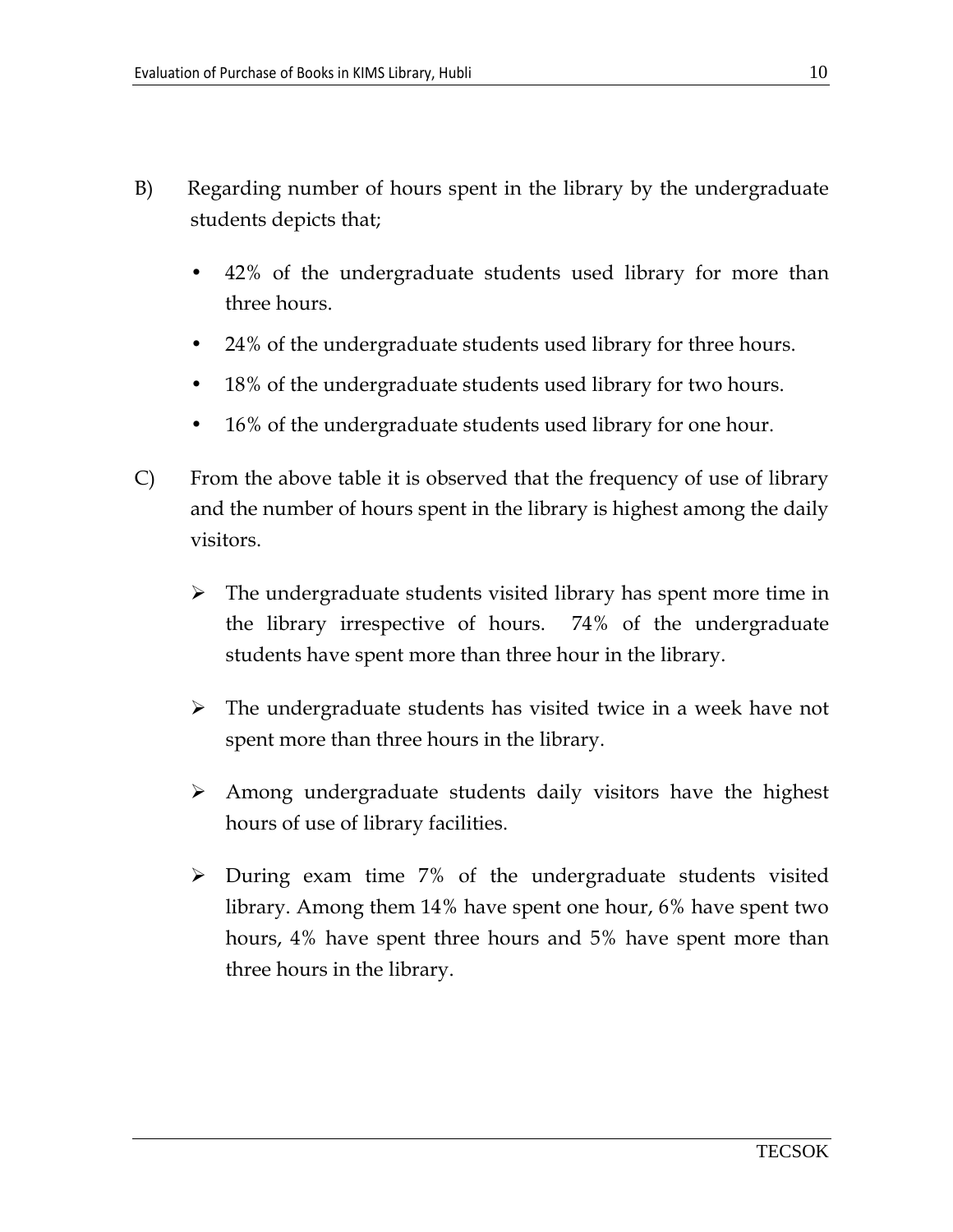The frequency of use of library by the post graduate students and the hours spent in the library is explained in the following Table - 4.3.

| <b>Frequency of Use</b> | 1 Hr. | 2 Hrs. | $3$ Hrs.                                                                                                                         | $>3$ hrs. | <b>Total</b> |
|-------------------------|-------|--------|----------------------------------------------------------------------------------------------------------------------------------|-----------|--------------|
|                         | 3     | 3      | 3                                                                                                                                | 6         | 15           |
| Daily                   | (100) | (60)   | (50)<br>(55)<br>3<br>1<br>(17)<br>$^{\prime}27)$<br>$\overline{2}$<br>2<br>2<br>(33)<br>(40)<br>(18)<br>5<br>6<br>11<br>24<br>20 | (60)      |              |
|                         |       |        |                                                                                                                                  |           | 4            |
| Twice in a Week         |       |        |                                                                                                                                  |           | (16)         |
|                         |       |        |                                                                                                                                  |           | 6            |
| Three Days in a Week    |       |        |                                                                                                                                  |           | (24)         |
| <b>Total</b>            | 3     |        |                                                                                                                                  |           | 25           |
| $\frac{0}{0}$           | 12    |        |                                                                                                                                  |           | 100          |

Table 4.3 : Use of library by the Post Graduate Students

|  | Sample size: 25 |  |
|--|-----------------|--|
|  |                 |  |

Note : figures in the parentheses indicate percentages to column

- A) Regarding the frequency of use of library by the post graduate students are given below ;
	- 60% of the post graduate students visited the library daily.
	- 24% of the post graduate students visited three days in a week.
	- 16% of the post graduate students visit the library twice in a week.
- B) The number of hours spent in the library by the post graduate students reveals that;
	- 44% of the post graduate students used library for more than three hours.
	- 24% of the post graduate students used library for three hours.
	- 20% of the post graduate students used library for two hours.
	- 12 % of the post graduate students used library for one hour.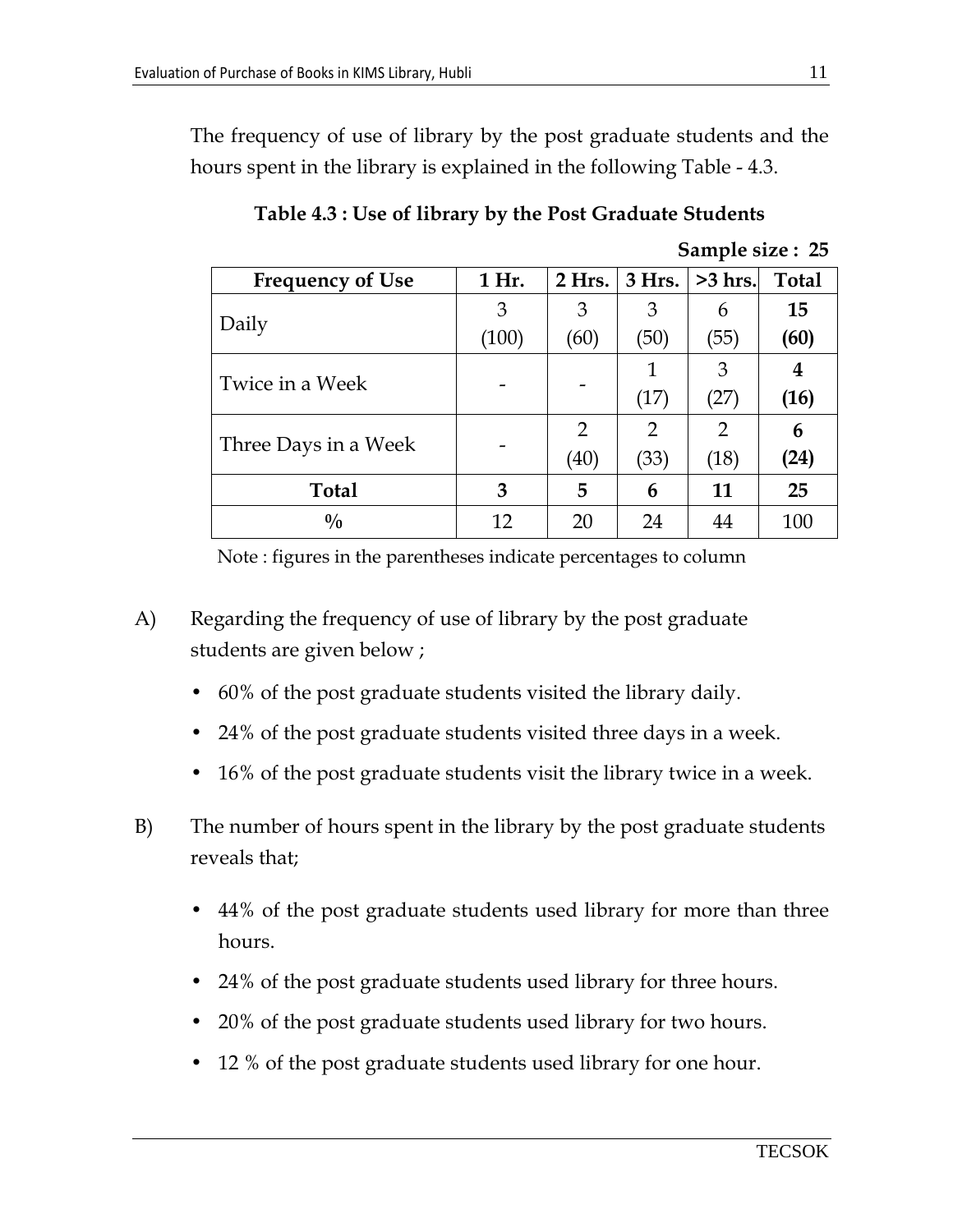- C) From the above table it is seen that the frequency of use of library and the number of hours spent in the library is highest among the daily visitors.
	- $\blacktriangleright$  The post graduate students visited the library & have spent more hours in the library. Among the post graduates 100% have spent one hour, 60% two hours, 55% more than three hours and 50% three hours in the library.
	- $\blacktriangleright$  There was no post graduate students visited library either for one hour or two hour in the frequency of twice in a week visitors.

The frequency of use of library by the faculty members and the hours spent in the library are shown below in the Table 4.4.

### Table 4.4: Use of library by the Faculty members

Sample size : 15

| <b>Frequency of Use</b> | 1 Hr. | $2$ Hrs. | $3$ Hrs. | $>3$ hrs. | <b>Total</b> |
|-------------------------|-------|----------|----------|-----------|--------------|
|                         |       |          |          |           |              |
| Daily                   |       |          |          |           | <b>10</b>    |
|                         | (100) | (33)     | (67)     | (75)      | (67)         |
| Three Days in a Week    |       |          |          | 2         | 3            |
|                         |       | (33)     |          | (25)      | (20)         |
| Week Ends               |       |          |          |           |              |
|                         |       | (33)     | (33)     |           | (13)         |
| <b>Total</b>            |       | 3        | 3        |           | 15           |
| $\%$                    |       | 20       | 20       | 53        | 100          |

Note: figures in the parentheses indicate percentages to column

- A) Regarding the frequency of use of library by the faculty members are as shown below:
	- 67% of the faculty members visited the library daily.
	- 20% of the faculty members visited three days in a week.
	- 13% of the faculty members visit the library during weekends.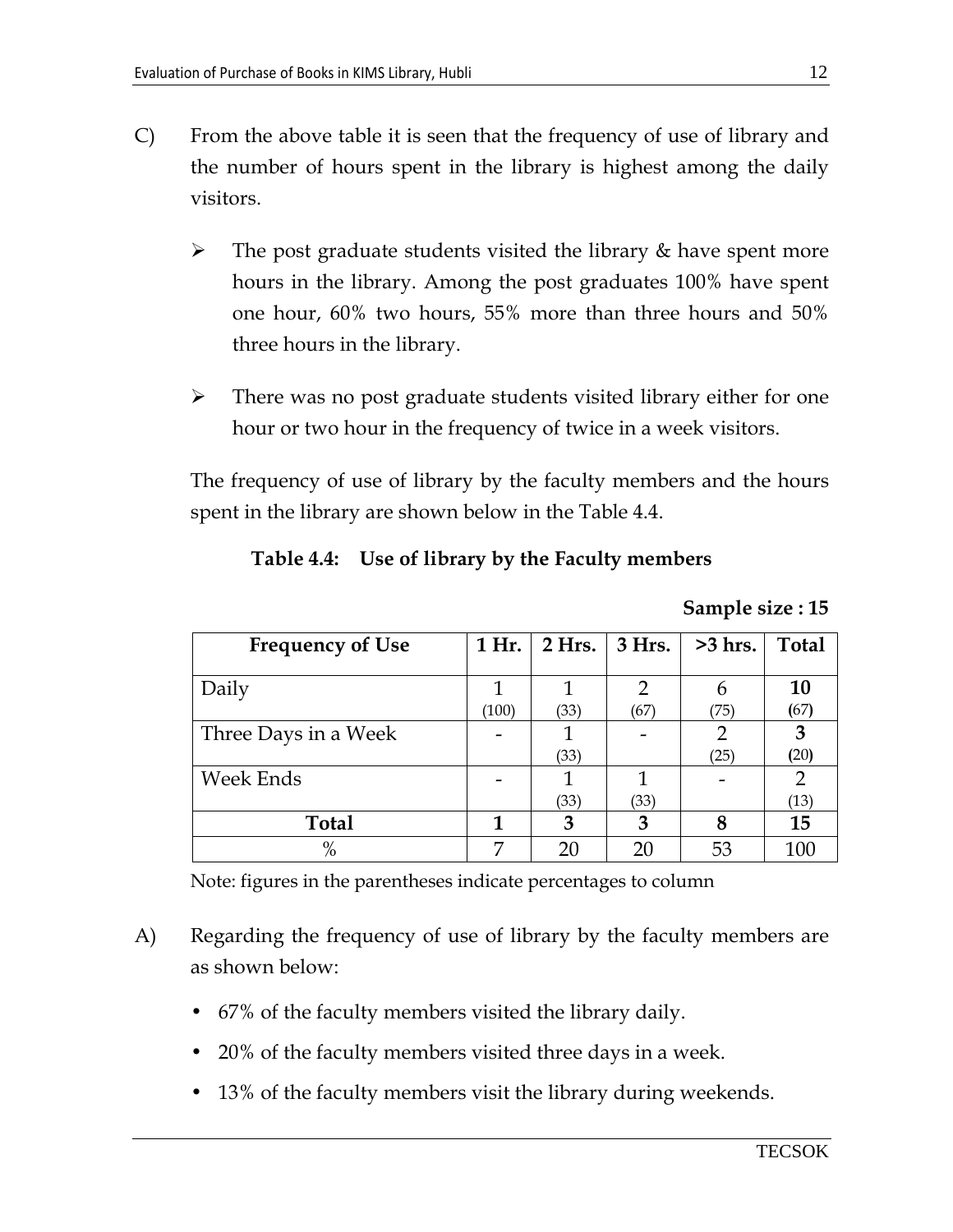- B) The number of hours spent in the library by the faculty members reveals that;
	- 53% of the faculty members used library for more than three hours.
	- 20% of the faculty members used library each for two hours & three hours.
	- 7 % of the faculty members used library for one hour daily.
- C) From the above table it is seen that the frequency of use of library and the number of hours spent in the library is highest among the daily visitors.
	- > The faculty members visited the library & have spent more hours in the library. Among the faculty members 100% have spent one hour daily, 75% more than three hours, 67% three hours and 33% two hours daily in the library.
	- > Faculty members have not visited the library in the frequency of three days in a week for one hour and for three hours time.
	- > Faculty members were not visiting the library in weekends for one hour or for more than three hours time.

### Observations:

- ♦ It is observed that among the respondents the daily users of library is more.
- ♦ Compared to the students the faculty members have used the library facility more than the students.
- Among the faculty members 67% have visited daily.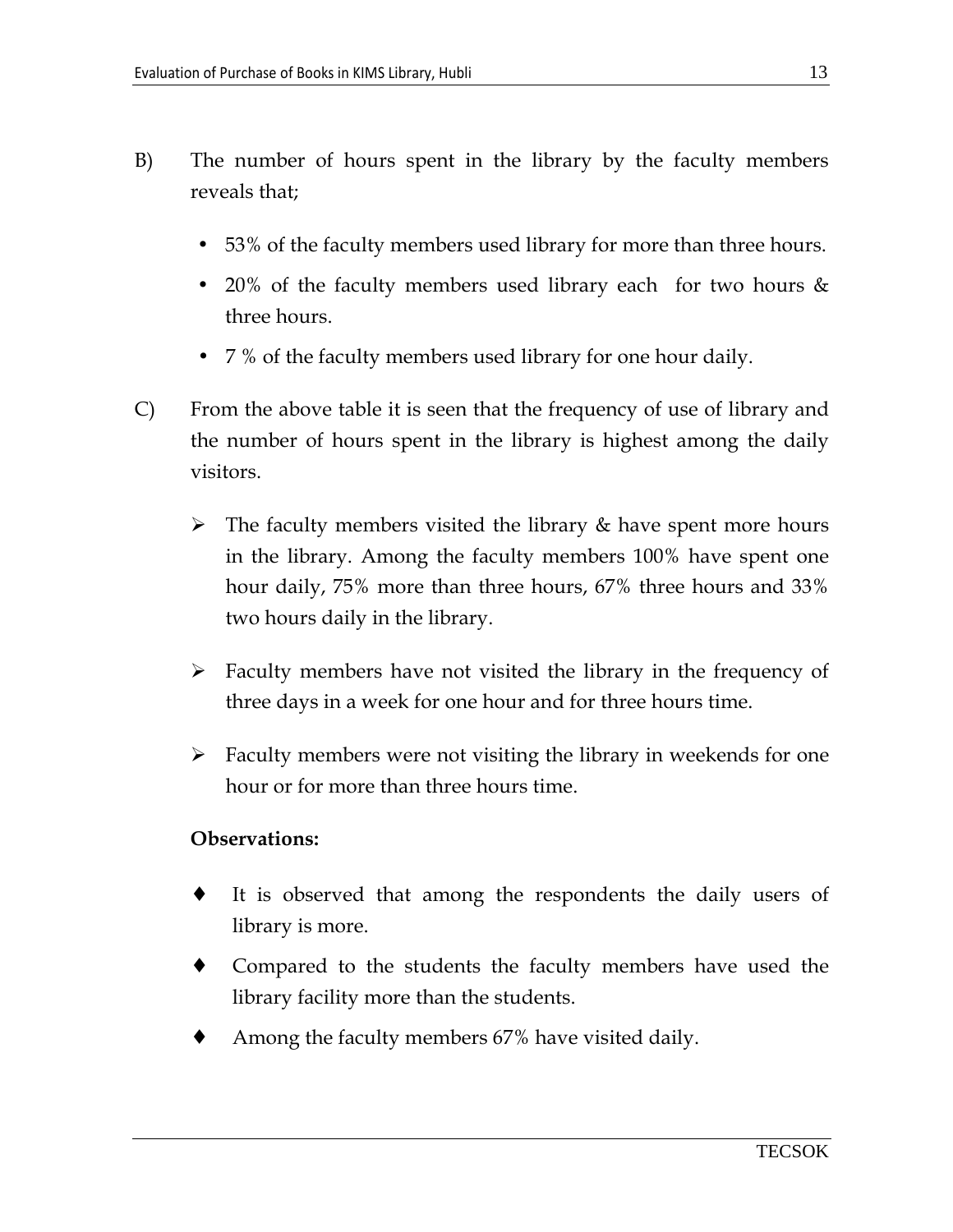- Among students 60% undergraduate and post graduate students have visited the library daily.
- The undergraduate Students visited library has spent more time in the library irrespective of hours.
- ♦ 74% of the undergraduate students have spent more than three hours in the library.
- Among the post graduate students 100% have spent one hour, 60% two hours, and 55% more than three hours and 50% three hours in the library.
- Among the faculty members 100% have spent one hour daily, 75% more than three hours,67% three hours and 33% two hours daily in the library.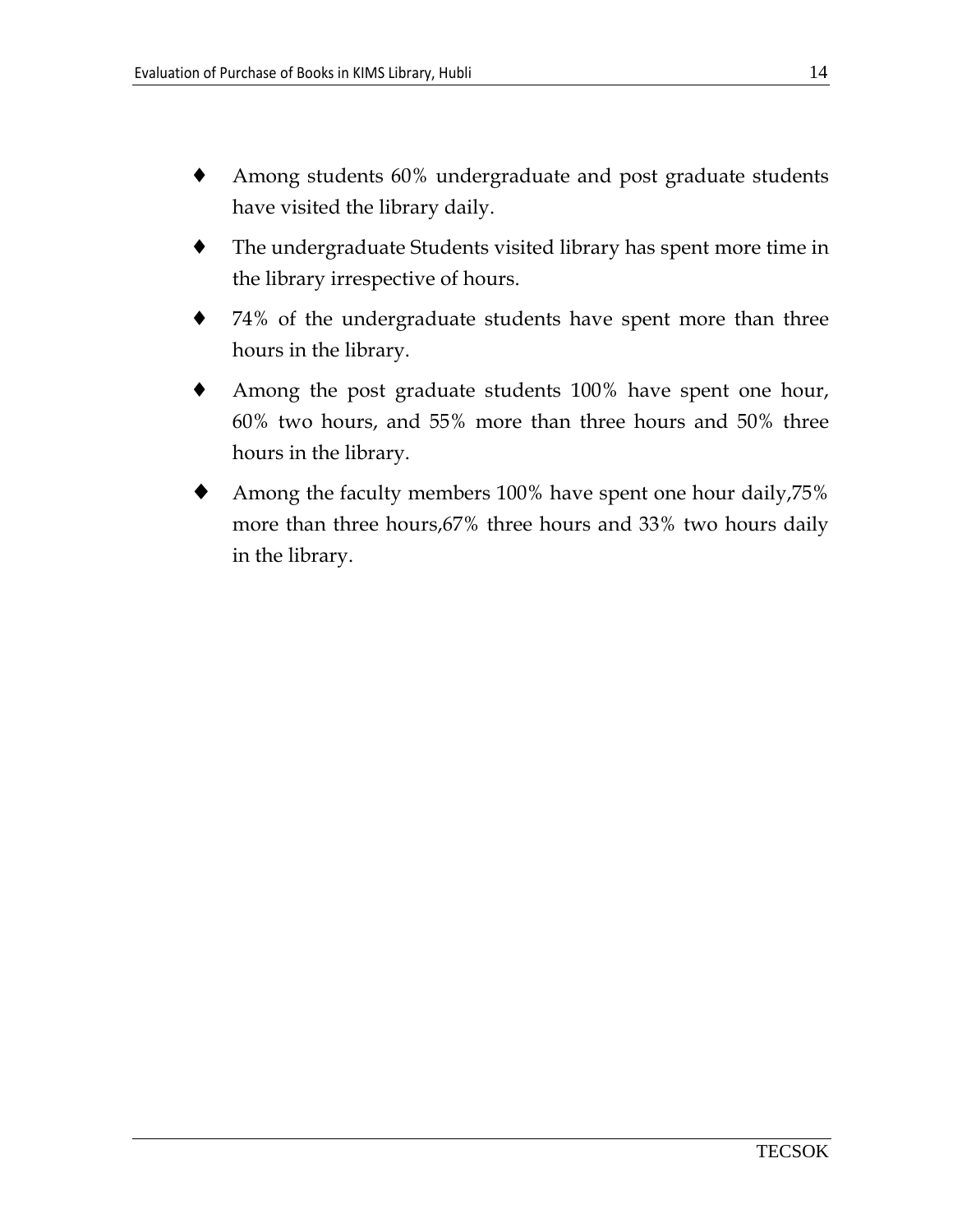# Chapter V : Effectiveness of KIMS Library

The KIMS library has Rs. 50.00 lakhs budget allocation for purchase of books, journals during 2010-11. Based on the demand, the books were purchased to meet the requirements of the students and the faculty members. The books were also purchased on the request of the head of the department, students through tender processing procedure. The purchases were made with discount of 31% on books based on the catalogue price of the books & 21.56% on journals. The publisher's price, printer's price discount was availed few times by the institution while purchasing books. Purchases were also made during book exhibitions. It was observed that the amount allocated for the purchase of books, journals has not been spent 100% for the year 2010-11.

With regard to the effectiveness of KIMS Library, it was observed that among the 90 undergraduate students, 70% students revealed that the books stored in the library were meeting their requirements whereas 30% students expressed "no". Among the 25 students not happy with the service in meeting their requirements of which 24% students expressed that the recent edition books were not available to them or the books available were of old edition, 44% students expressed that the books available were not sufficient to meet the needs of the students as more students were in need of the same author book at a time, 8% Students were not able to refer the recent scientific books/ Magazines of foreign edition, 8% students informed that new journals, periodicals, news paper cuttings on current development / issues must be made available to enlighten the latest trends in the medicinal line, 8% students expressed to adopt proper method to issue books and one student each 4%have expressed that the reading room of the library must be opened beyond 11.00 p.m. and another 4% have expressed that the medicinal dictionary must be made available during reference time.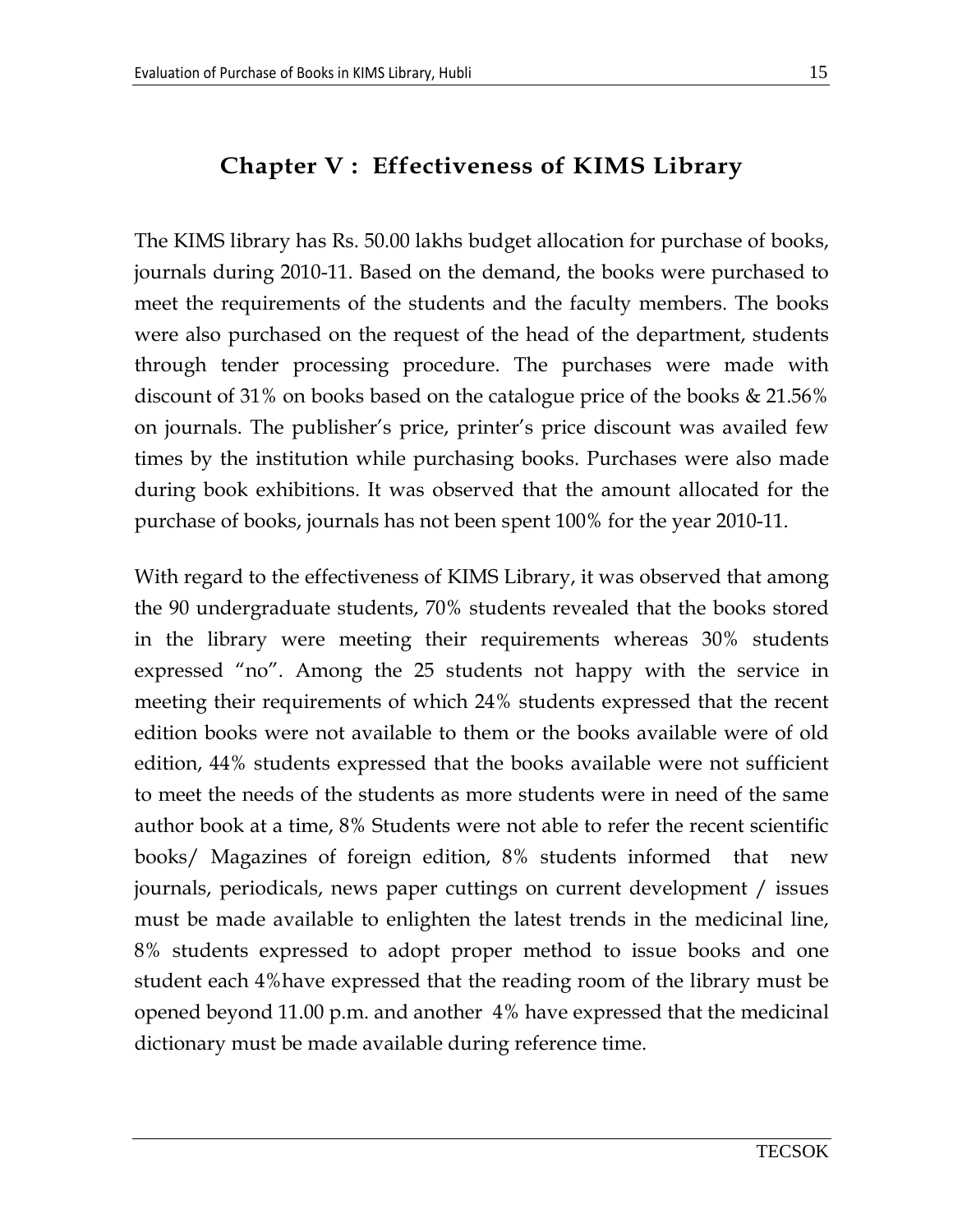Among the 25 post graduate students 81% students said "yes" and 19% expressed "no" on the books stored in the library were meeting their requirements. They expressed that the recent edition books up dated magazines, foreign recent journals/ periodicals must be purchased. They expressed that they have faced difficulty during seminar / workshop time as they were not able to refer the recent scientific books/Clinical books / Magazines of foreign edition.

Among the 15 faculty members interviewed during the study have shared equal response of 50% each on the use of books in the library. The reasons for not meeting their requirements were viz. (1) Recent books / journals were not available (2) they were in need of western recent advanced Obstetrics and gynecology books – OBG books (3)they need super specialist reference books/ journals. New edition books need to be purchased as and when required by the users. The faculty of the institution also expressed that the subscription of latest western journals, books would help. It has been informed that the reference books were inadequate to meet the demand of the students.

The study reveals that the books, journals, periodicals of recent / foreign editions were not purchased in time during the study period. Though the institution has the budgetary provision, timely action in providing the updated reading materials has not been done. An action plan of the library committee will enable to purchase the requirements of the users. Specific books, sufficient copies of the well-known author books need to be purchased.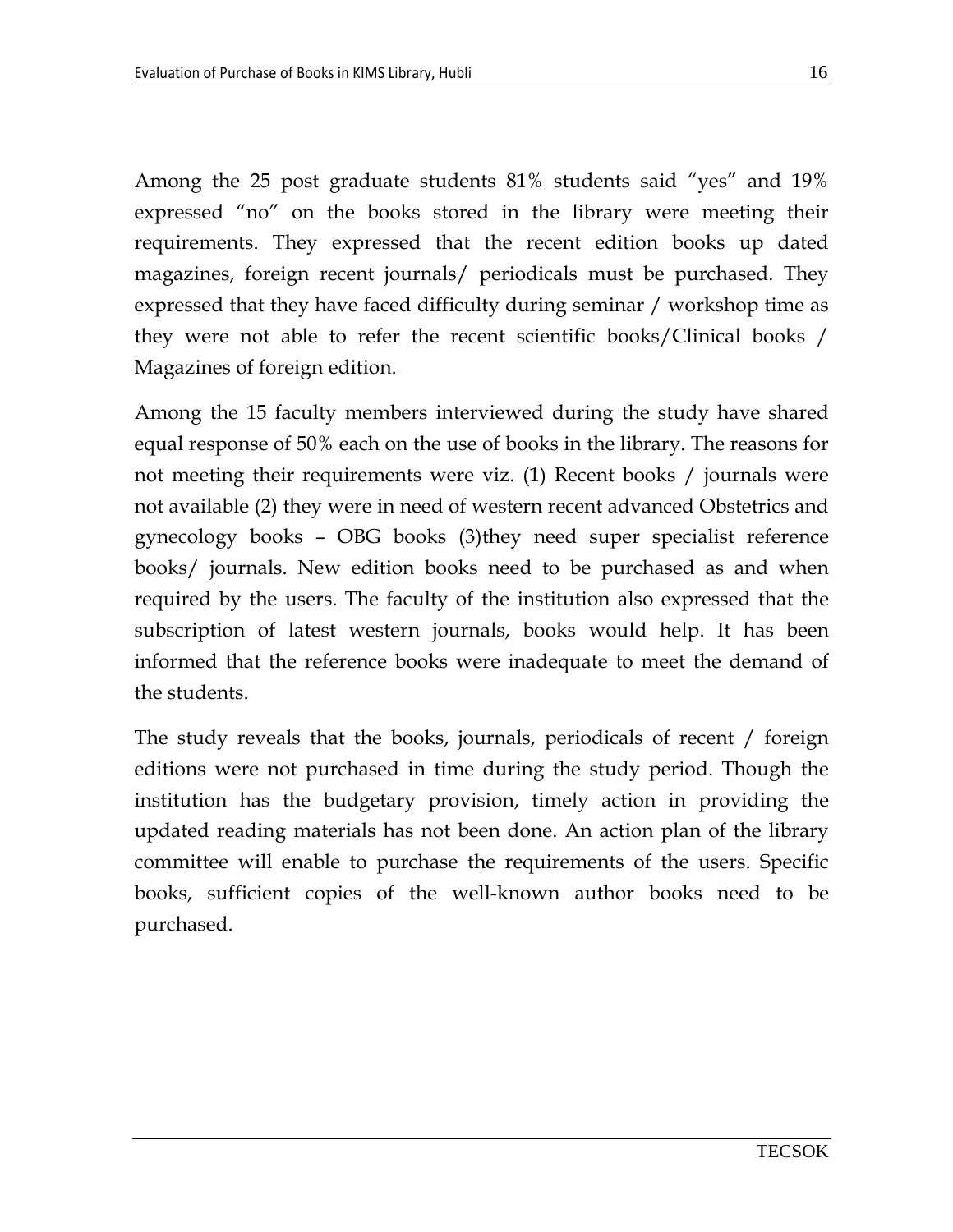### Chapter – VI : Preference of the Users

Among the 90 undergraduate students, 25% students have preferred to have the facility to carry books to the hostel / rooms / residence similar to that of SC/ST students, 19% opted for new edition text books, 19% students requested for more copies of famous author books must be made available like anatomy, physiology (specifically the author Mahapathra, A.K. Jain )and general teaching aids like Atlas, Practical books, graphs, and charts must be available in the library , 7%students preferred to have permission to carry own books to the reference section , 7%students has liking for e-books reading facility, 14% students intends to have latest magazines/news paper for reference and for general reading, 6% students wanted to use the digital library at free of cost, 2% students opted for interactive tutorial facility through e-learning.

Among 25 post graduate students, 31% students preferred to read latest journals/magazines / periodicals and suggested to have sufficient copies at the library, 19% students have opted for having new edition text books and availability of multiple copies of the subject wise famous author books, 19% students requested for e-books provision and a separate reading room for the post graduate students, 12% students wanted the relaxation of library timings, must be opened beyond 11.00 p.m., 6% student needed Xerox facility in the library premises, 6% student wanted the copies of dissertation to be made available at free of cost, 6% wanted the provision of use of pen drive in the digital library.

All faculty members preferred for e-journal / e-magazines/e-newspaper / online e-texts with appropriate key and e- medical dictionary. They have also preferred to subscribe more journals for the library, which need to be arranged appropriately. Faculty members have also preferred to maintain two separate sections for the old journals & for the new journals.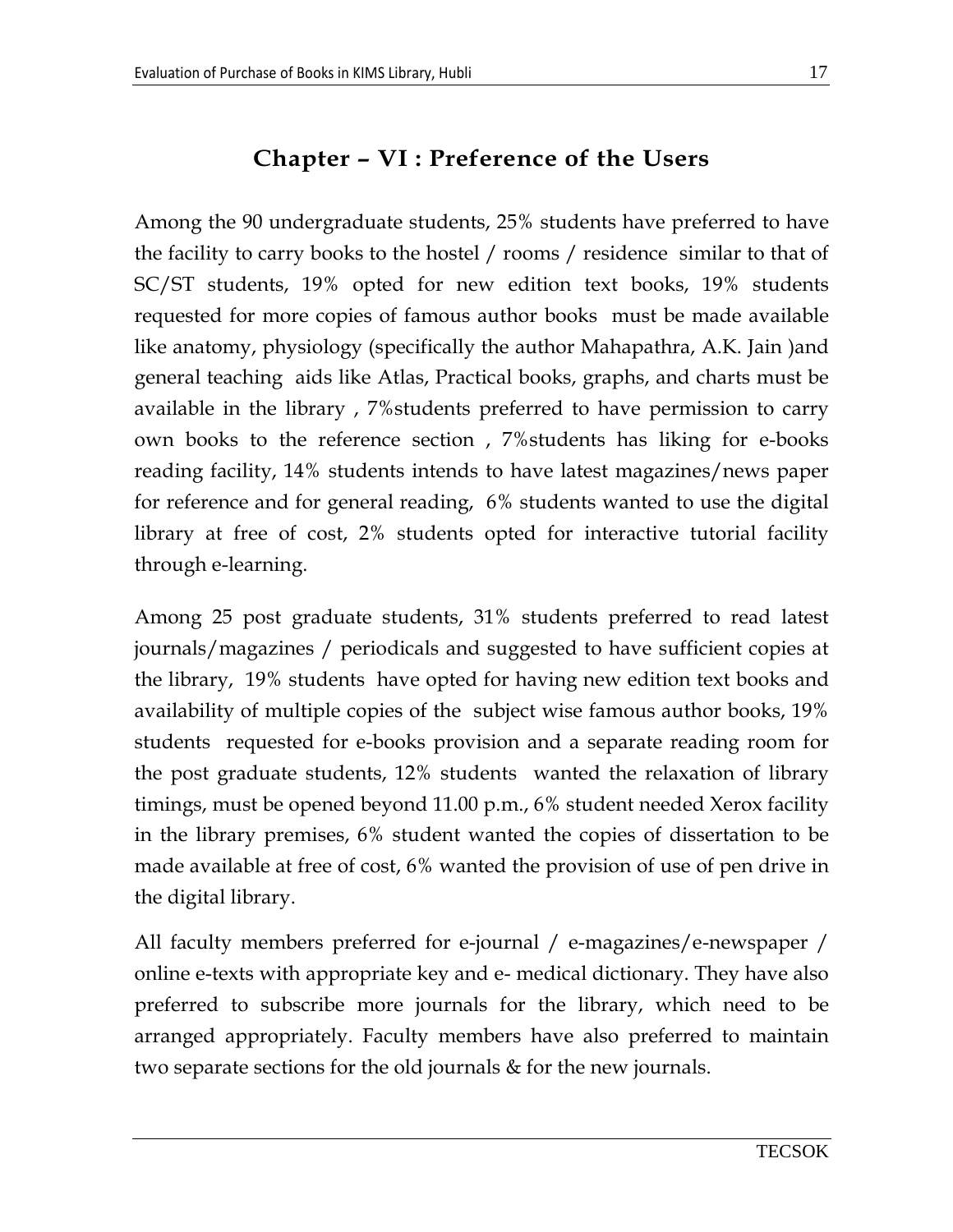The study depict that the students preferred to carry books to their residence/hostel. Adopt common method to issue books to the users. More number of well known author books, recent editor books, journals, magazines must be made available to the users.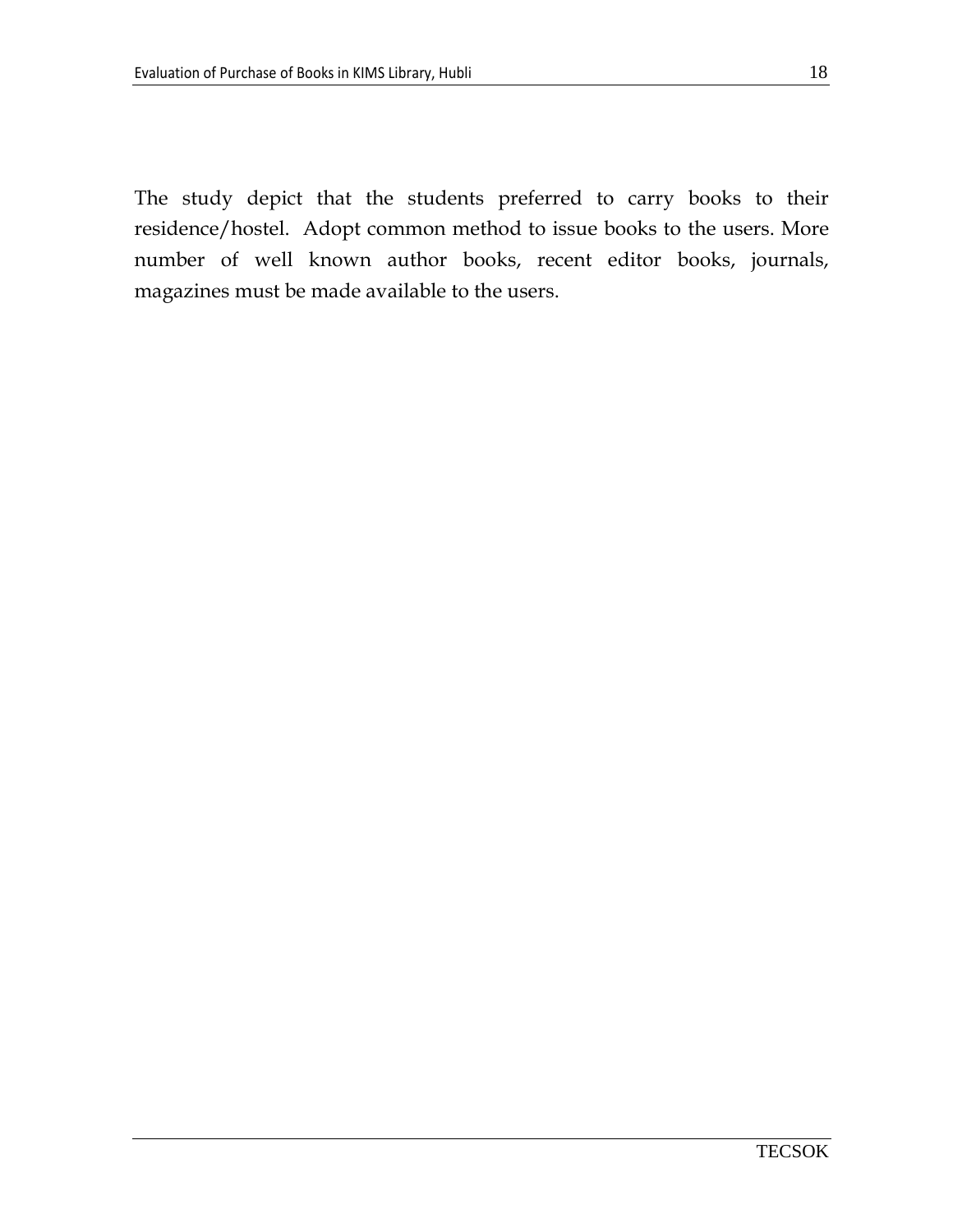# Chapter VII : Opinion of the Users

Other than purchase of books, journals, magazines to the library, the students/faculty have suggested certain modification; amenities to be provided to enhance the effectiveness and usage of the KIMS library.

To create a library friendly atmosphere to the students, conveniences like spacious reading area with comfortable chairs, table, fan, uninterrupted power supply, drinking water, and display of wall clock will facilitate the readers. Library timing needs to be extended beyond 11.00 p.m. and morning at 6.00 a.m for the early readers. The reading room adjacent to reference section would be of more use to the readers. Library identity cards issued to all the students will help the users. Wash room with lighting arrangements, self service based tea/ coffee, light snack bar must be made available to the users.

Faculties were of the opinion that, new/ advanced books need to be purchased with the consent of head of all the departments and the library requires computerization. Faculty expressed that on line e-journal, e-books, e-newspaper will be helpful and needed proper indexing of books in the library.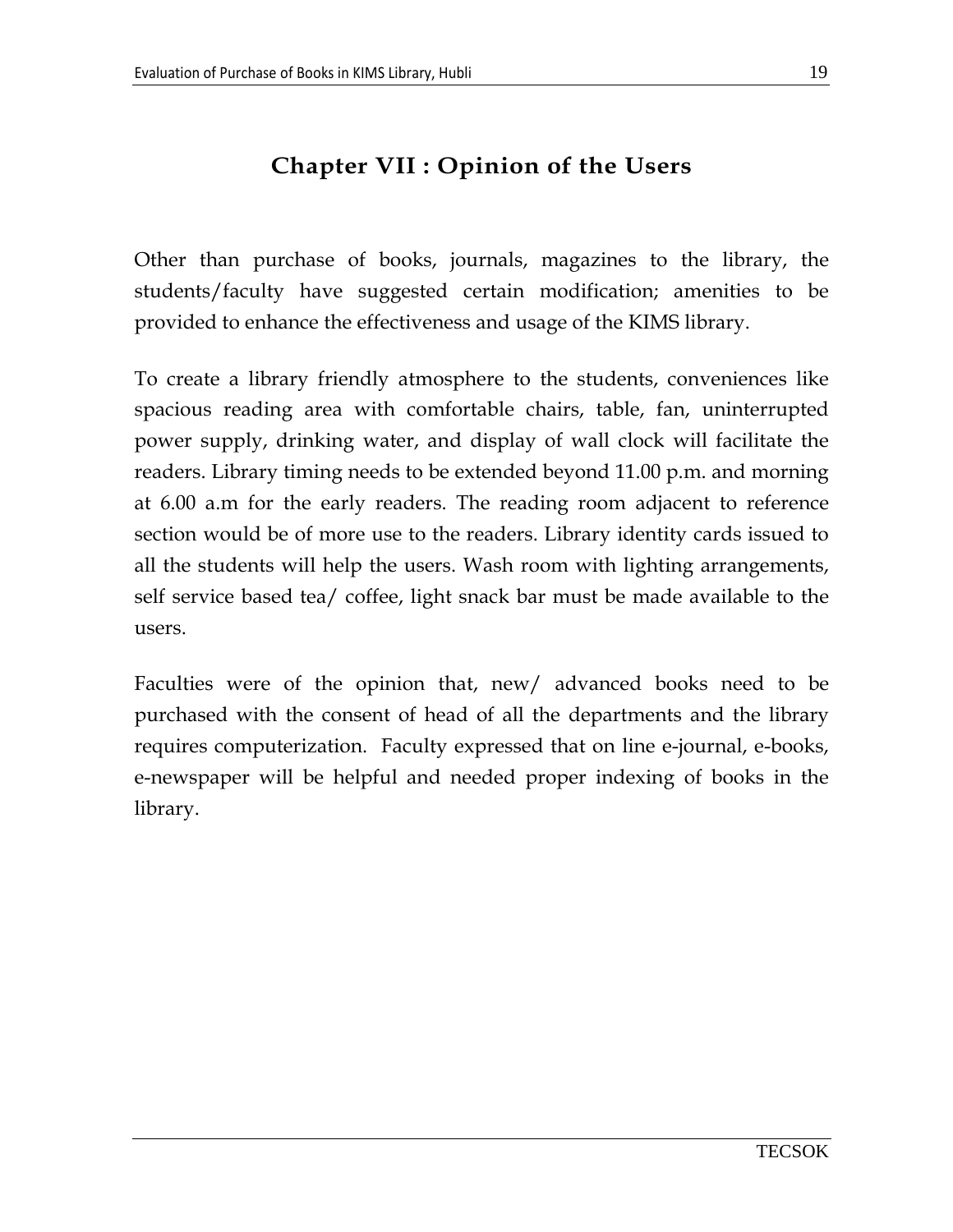### Chapter VIII : Automation of Library

The in-house digital library is not fully automated to meet the needs of the users. The digital section has 30 high speed computers and the collection supply has –

- ♦ Acquisition Module
- **Technical Processing Module**
- Serials Control Module and
- Circulation / Membership Module with one Ordinary Scanner.

This has increased the networking speed of the computers. The Health Science Library & Information Network (HELINET) facility of the library helped the users to refer 526 online journals. Users were having e-resource facility for the journals and books with minimum payment.

Automation of library helps the users to equip with electronic method of learning. The e-learning helps students faster than manual reading. Tutorial facility would enhance the learning capacity of the students.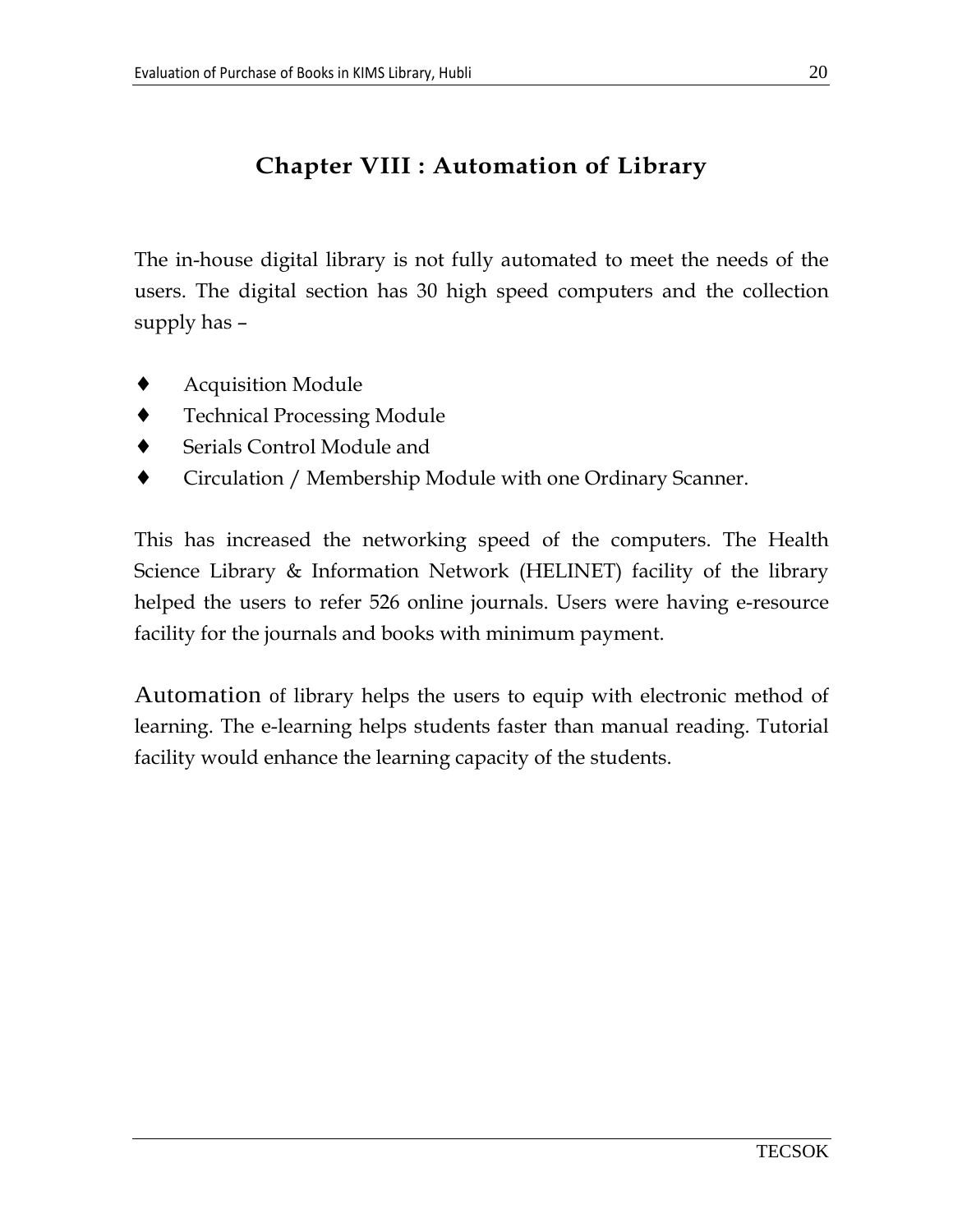# Chapter IX : Findings of the Study

- Among the respondents the daily users of library is more.
- Among users of the library 74% undergraduate students, 55% of the post graduate students, 75% of faculty members used daily for more than three hours.
- $\triangle$  Among the undergraduate students using library facility daily 74% used more than three hours, 55% used for three hours,50% used for two hours and 43% used for one hour
- Among the post graduate students using library facility daily 55% used more than three hours, 50% used for three hours,60% used for two hours and 100% used for one hour.
- $\triangle$  Among the faculty members using the library facility daily 75% used more than three hours, 67% used for three hours,33% used for two hours and 100% used for one hour.
- On an average 74 persons per day visited the library from January 2011 to November 2011.
- The budgeted amount of Rs. 50 lakhs for the purchase of books/journals etc., has not been utilized fully for the year 2010-2011.
- The air conditioned digital library has 30 computers.
- The digitization of the library on priority helps the users.
- Users require scientific books/ magazines of foreign edition, foreign journals, periodicals, current news paper cuttings for their use.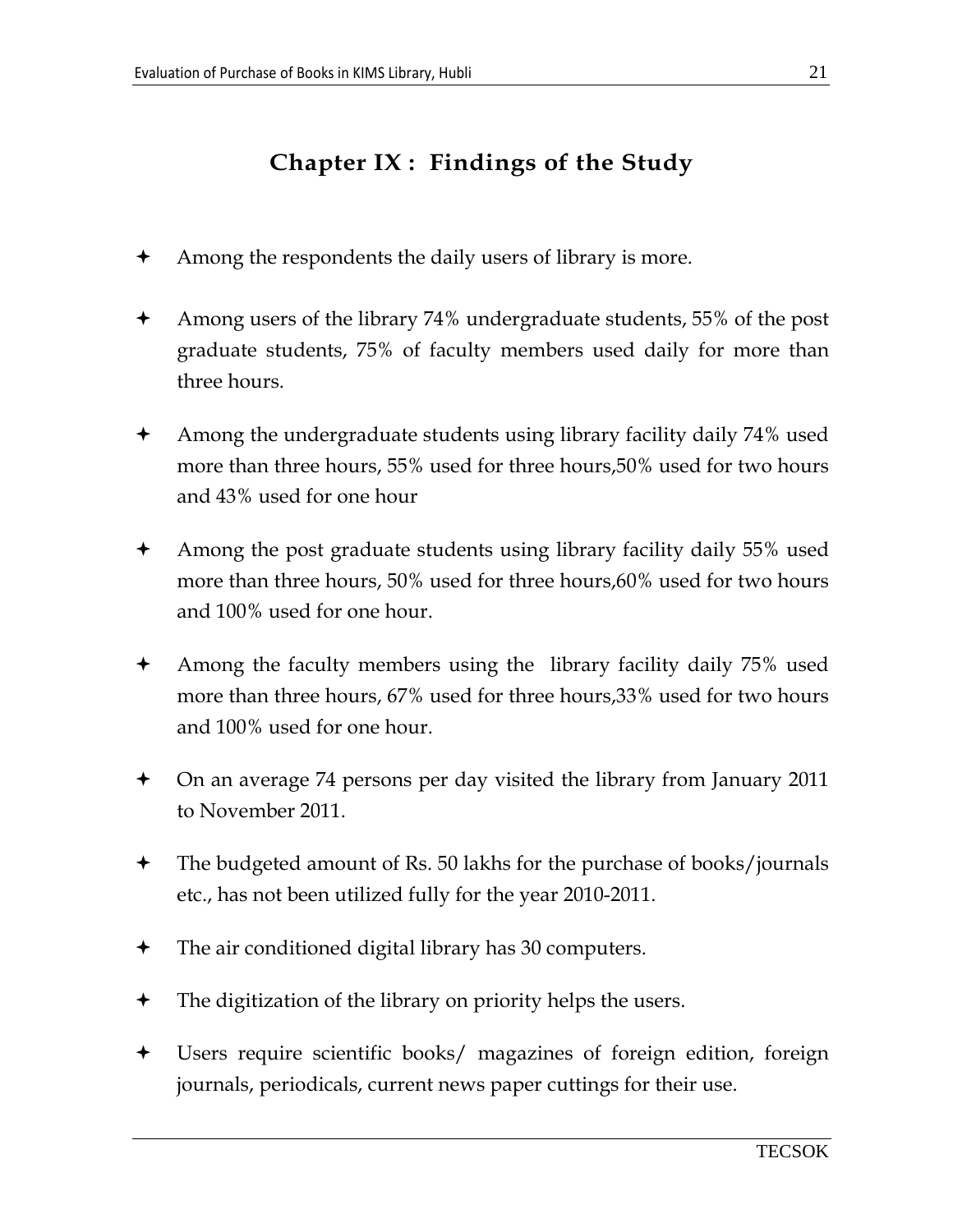- New edition books need to be purchased as and when required by the users.
- Adequate subject wise books with sufficient copies of well-known author books required to be available at reference section.
- Library timing needs to be extended beyond 11.00 p.m. and morning at 6.00 a.m for the early readers.
- Users needed spacious area for study with uninterrupted power supply, provision of drinking water, display of wall clock, provision of wash room with lighting arrangements, availability of comfortable chairs, table and fan.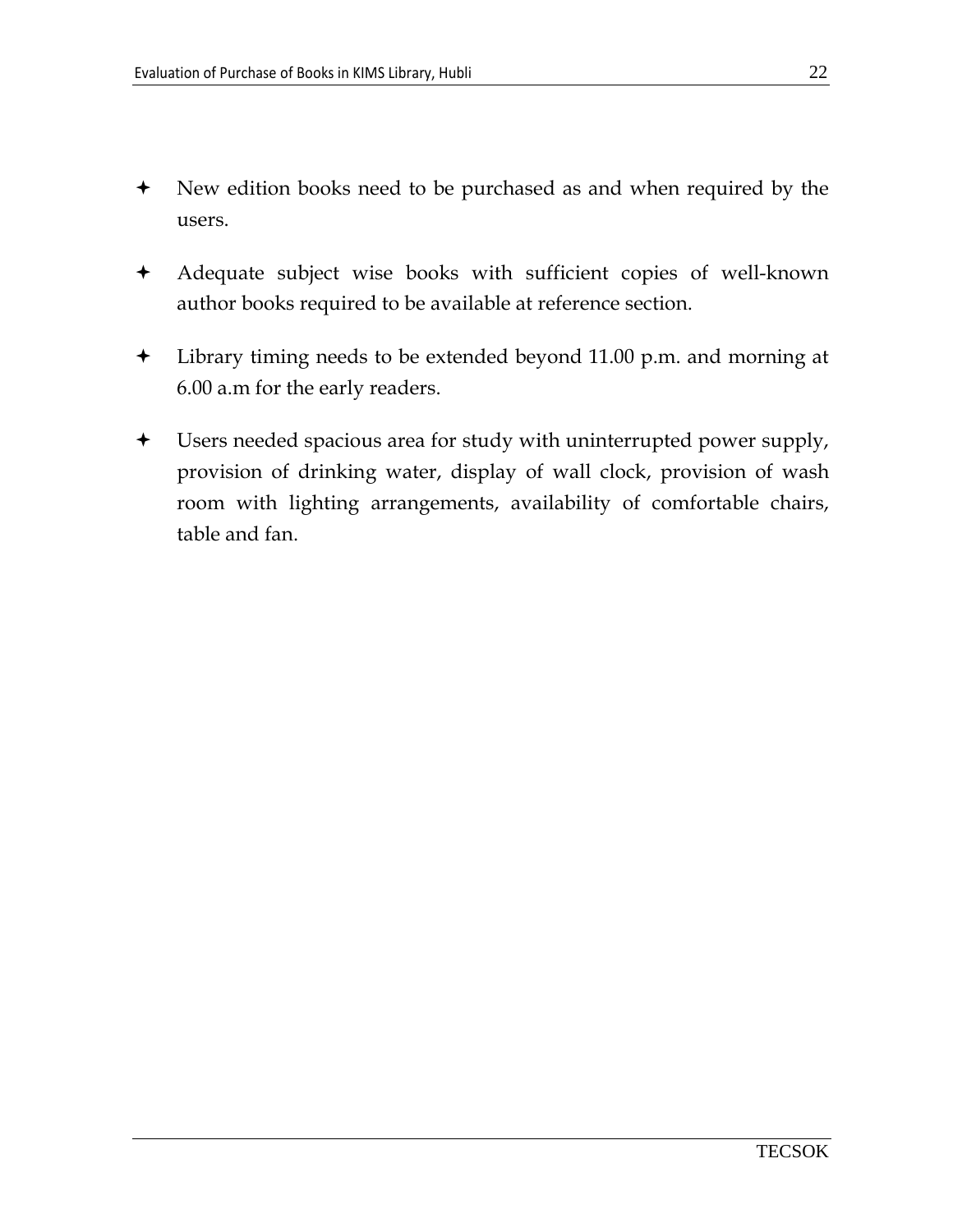# Chapter X : Conclusion and Recommendations

### 10.1 Conclusions

- Internet/ digital library services need to be opened on par with the working condition of the departments or round the clock and available to the users at free of cost.
- The user's requirements like new edition subject wise books, sufficient copies of the well known author books, scientific books, latest foreign edition magazines / journals/ periodicals/ current news paper cuttings have to be made available.
- ♦ Library timing needs to be extended beyond 11.00 p.m. and morning at 6.00 a.m for the early readers.
- The reference section to be equipped with latest editions of subject specific books, encyclopedia, medical dictionaries, journals, atlas, Practical books, graphs and relevant charts.
- Maintenance of suggestion box in the library premises will enable the library staff to provide best services.

### 10.2 Recommendations

- The library reading room need to be adjacent to reference room to help the users.
- ♦ To create a library friendly atmosphere to the students, conveniences like spacious reading area with comfortable chairs, table, fan, uninterrupted power supply, drinking water, and display of wall clock will facilitate the readers.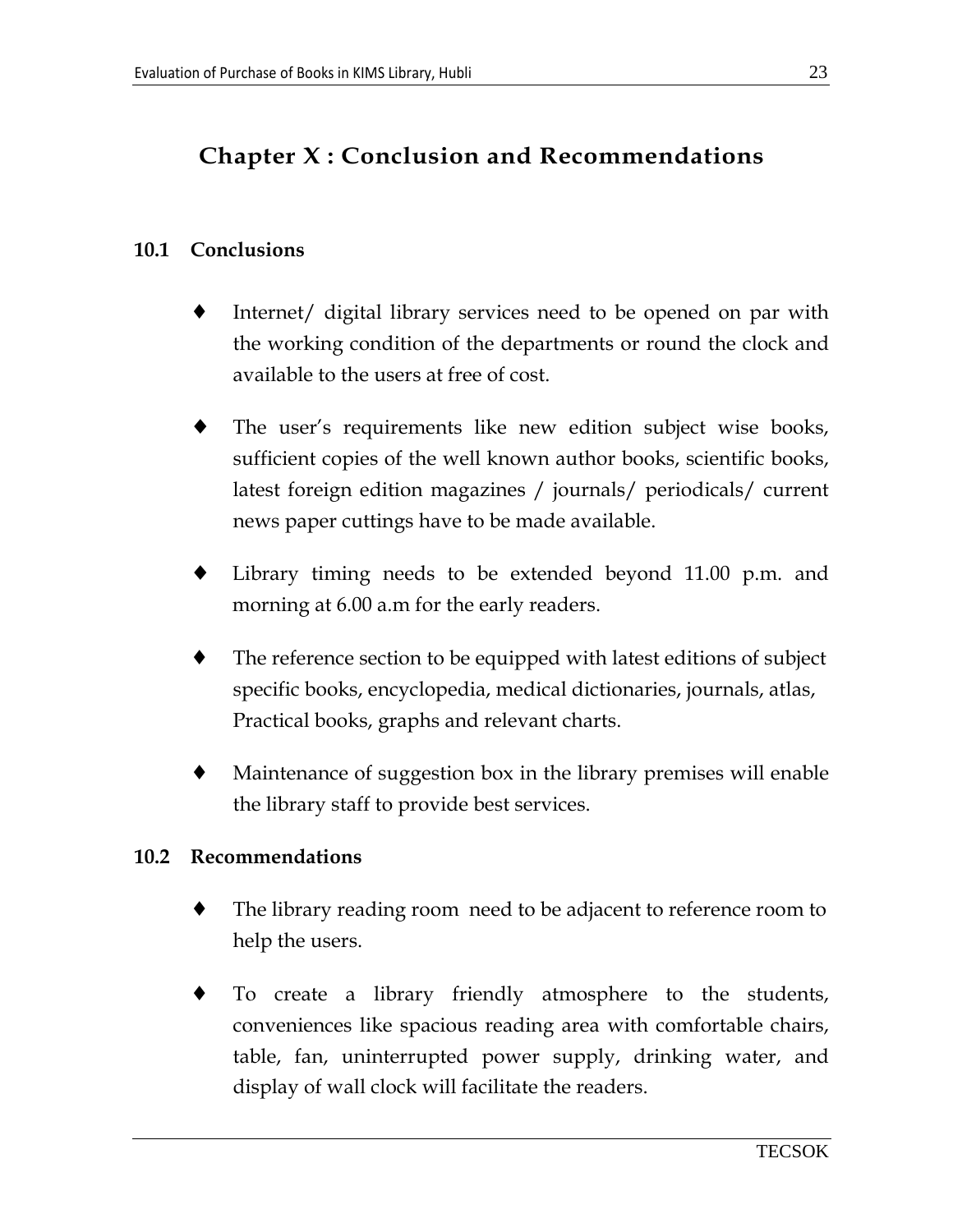- ♦ The library has to provide additional amenities to the users like lightning facility in the wash room, refreshments like light snacks/tea/coffee.
- Adequate soft ware need to be adopted for speedy acquisition of books / journals.
- ♦ Regular updated list of publishers/ distributors will come in handy during procurement of books.
- The library needs be totally automated to facilitate the users to use the library effectively.

\*\*\*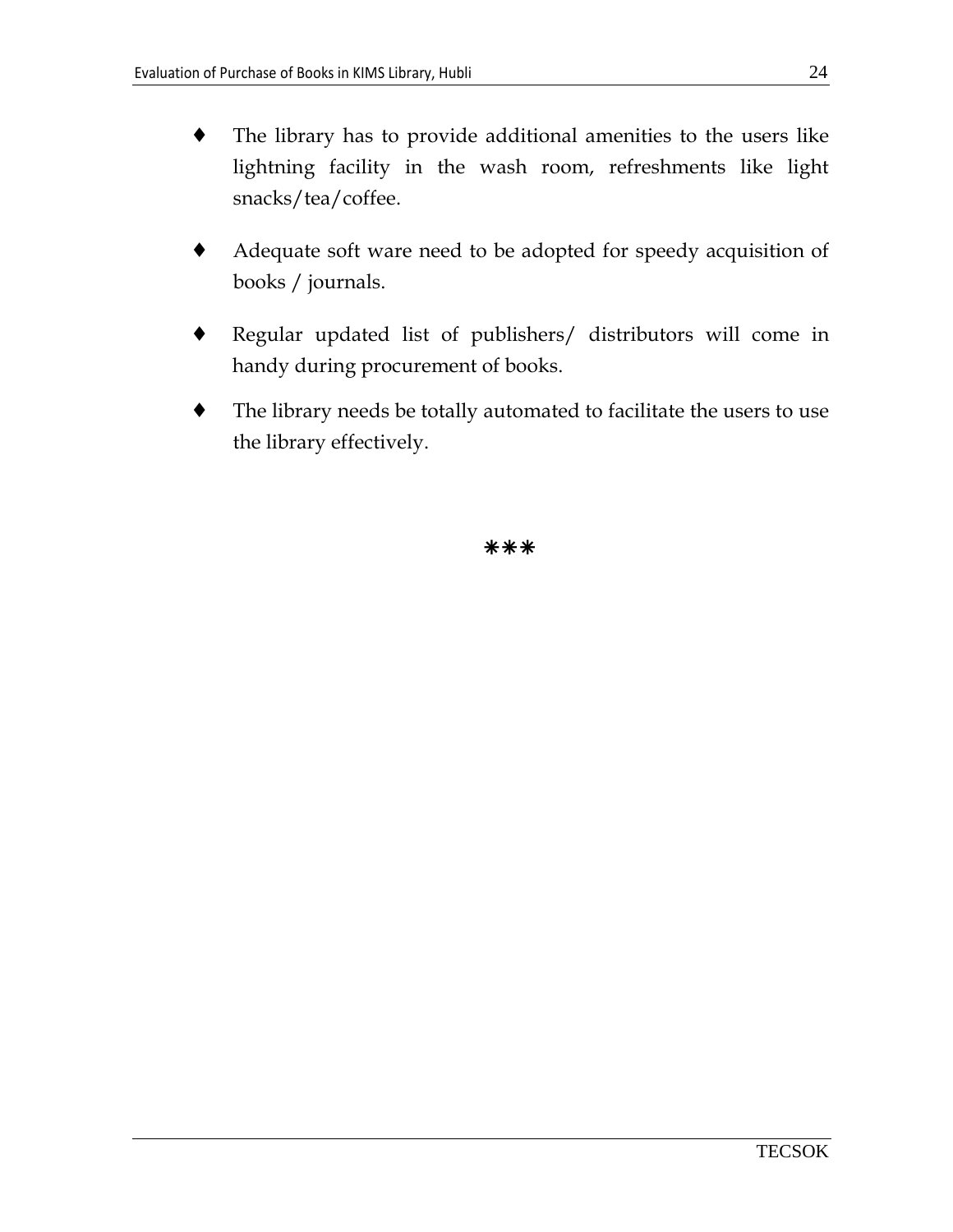### **Evaluation of Purchase of Library Books in Karnataka Institute of Medical Sciences (KIMS), Hubli**

### **Questionnaire to Library Users**

|    |                                                                                                                                                                  |                    |                     | tick $(\checkmark)$ in appropriate box |  |  |  |  |
|----|------------------------------------------------------------------------------------------------------------------------------------------------------------------|--------------------|---------------------|----------------------------------------|--|--|--|--|
| 1. | Name of the Respondent                                                                                                                                           | $\ddot{\cdot}$     |                     |                                        |  |  |  |  |
| 2. | Type of Users                                                                                                                                                    | <b>UG Students</b> | <b>PG</b> Students  | <b>Research Scholars</b>               |  |  |  |  |
|    |                                                                                                                                                                  | Faculty            | Administrative      | Consulting                             |  |  |  |  |
|    |                                                                                                                                                                  |                    |                     |                                        |  |  |  |  |
| 3. | How frequently you use the                                                                                                                                       | Daily              | Twice in a week     | 3 days in a week                       |  |  |  |  |
|    | library facility                                                                                                                                                 | Week ends          | Others (pl.specify) |                                        |  |  |  |  |
| 4. | Number of hours spent in the                                                                                                                                     | libraryhour        | 2 hour              | 3 hour<br>$>$ 3 hours                  |  |  |  |  |
| 5. | Do the Books / magazines / newspapers, etc. stored in the library meets<br>with your requirement?                                                                |                    |                     | Yes<br>N <sub>0</sub>                  |  |  |  |  |
|    | If no, please give reasons                                                                                                                                       |                    |                     |                                        |  |  |  |  |
| 6. | Is there any mechanism to obtain opinion of library users while<br>purchasing books / journals / relevant reading material?                                      |                    |                     | Yes<br>N <sub>o</sub>                  |  |  |  |  |
| 7. | Are you happy with the facilities available in the library with special<br>Yes<br>N <sub>o</sub><br>reference to automation and application of modern equipments |                    |                     |                                        |  |  |  |  |
|    | If 'NO', please specify the facilities required                                                                                                                  |                    |                     |                                        |  |  |  |  |
|    | 1.                                                                                                                                                               |                    |                     |                                        |  |  |  |  |
|    | 2.                                                                                                                                                               |                    |                     |                                        |  |  |  |  |
|    | 3.                                                                                                                                                               |                    |                     |                                        |  |  |  |  |
|    | $\overline{4}$ .                                                                                                                                                 |                    |                     |                                        |  |  |  |  |
| 8. | Do you have any suggestions to make for improving the procedure of procurement of books /<br>magazines, etc. for better effectiveness and usage                  |                    |                     |                                        |  |  |  |  |
|    |                                                                                                                                                                  |                    |                     |                                        |  |  |  |  |
|    |                                                                                                                                                                  |                    |                     |                                        |  |  |  |  |
|    |                                                                                                                                                                  |                    |                     |                                        |  |  |  |  |
|    |                                                                                                                                                                  |                    |                     |                                        |  |  |  |  |
|    |                                                                                                                                                                  |                    |                     |                                        |  |  |  |  |
|    |                                                                                                                                                                  |                    |                     |                                        |  |  |  |  |

Place :

Date : Signature of the Respondent / Investigator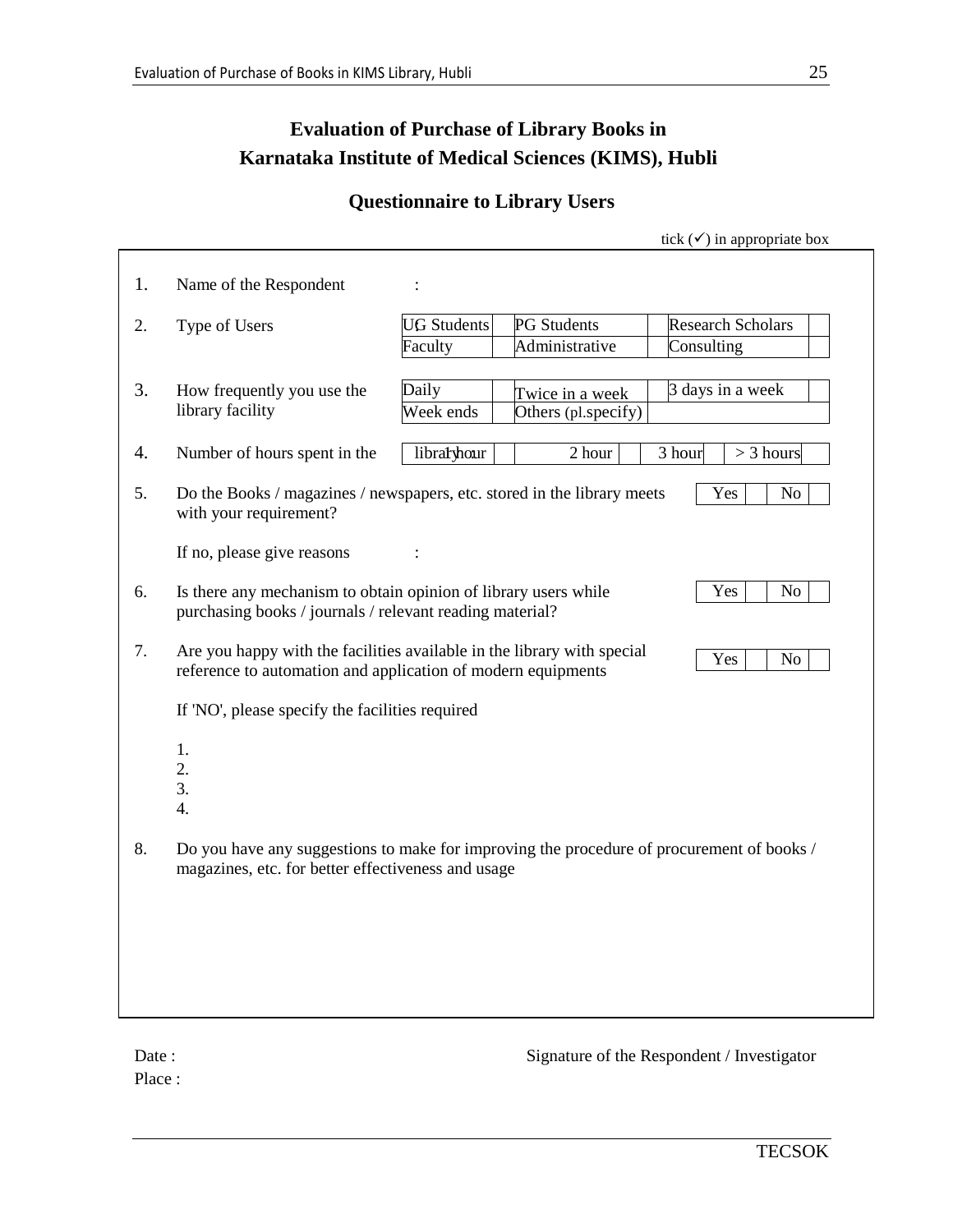### **Evaluation of Purchase of Library Books in Karnataka Institute of Medical Sciences (KIMS), Hubli**

### **Questionnaire for Library**

|     |                                                                  |                       | tick $(\checkmark)$ in appropriate box |         |
|-----|------------------------------------------------------------------|-----------------------|----------------------------------------|---------|
| 1.  | Year of Establishment                                            |                       |                                        |         |
| 2.  | Type of library access                                           | Open Access           | Close Access                           | Mixed   |
| 3.  | Total Student enrollment / year (Nos.)                           |                       |                                        |         |
| 4.  | What is the present student enrollment<br>in the Institute?      | U.G.                  | P.G.                                   | Ph.D.   |
| 5.  | What is the present teaching staff<br>strength in the Institute? |                       |                                        |         |
| 6.  | Number of Users visiting the library in<br>a day                 |                       |                                        |         |
| 7.  | Library Space (In Sq. Meters)                                    |                       |                                        |         |
| 8.  | Whether Adequate to stack the<br>Collection?                     | Yes<br>N <sub>o</sub> |                                        |         |
| 9.  | Seating Capacity (In terms of reading<br>room facilities)        | $1 - 50$<br>51-100    | $101 - 150$<br>$151 - 200$             | > 200   |
| 10. | Whether Library is air-conditioned?                              | Yes                   | N <sub>o</sub>                         | Planned |

#### **11. Budgetary Information (Rs. in Lakhs)**

|                      | 2007-2008           |  | 2008-2009           |  | 2009-2010           |  | 2010-2011           |  | 2011-2012           |  |
|----------------------|---------------------|--|---------------------|--|---------------------|--|---------------------|--|---------------------|--|
|                      | <b>Budget</b> Spent |  | <b>Budget</b> Spent |  | <b>Budget</b> Spent |  | <b>Budget</b> Spent |  | <b>Budget</b> Spent |  |
| <b>Books</b>         |                     |  |                     |  |                     |  |                     |  |                     |  |
| Periodicals          |                     |  |                     |  |                     |  |                     |  |                     |  |
| E-resources          |                     |  |                     |  |                     |  |                     |  |                     |  |
| <b>ICT</b> Expansion |                     |  |                     |  |                     |  |                     |  |                     |  |
| Any other            |                     |  |                     |  |                     |  |                     |  |                     |  |

#### 12. Please enumerate some important impediments/ difficulties with such budgetary provisions?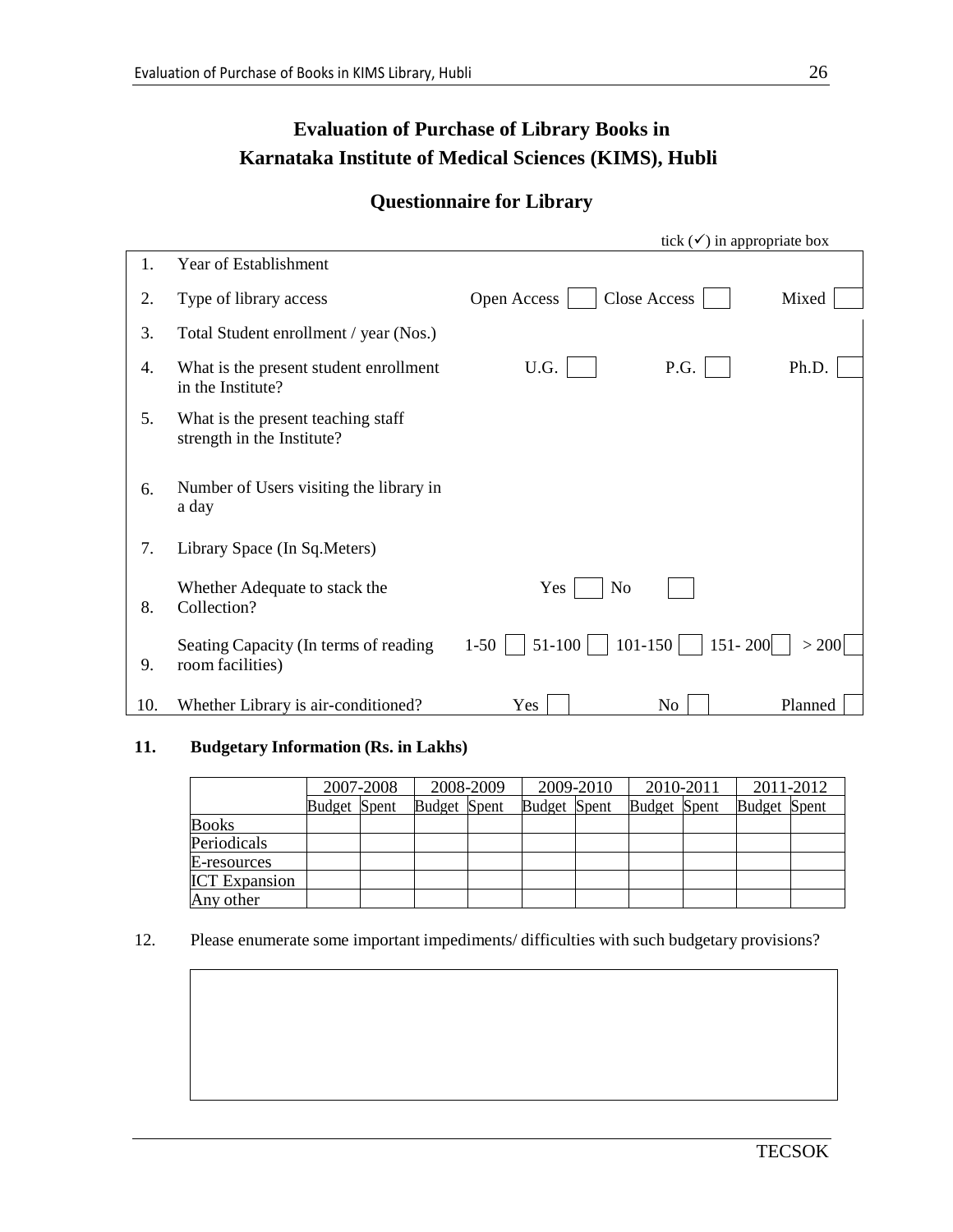- 13. What are the new projects that library initiated/completed during the last five years?
- 14. What initiatives had the library taken to promote library usage and what had been their impact?
- 15. What changes do you suggest to reposition library as the next generation library?
- 16. What initiative has your library undertaken for speedy acquisition of books, journals requested for purchase?

#### **17. Networking:**

| $\triangle$ Does your Institute offers campus wide data communication | Yes. |  |  |
|-----------------------------------------------------------------------|------|--|--|
| If not, what is its present status?                                   |      |  |  |

|          |        | Number of nodes            | No. of Servers |       |                  |  |
|----------|--------|----------------------------|----------------|-------|------------------|--|
| Hardware | On.    | within library for library |                | for   | Low end High end |  |
|          | campus | premises                   | staff          | users |                  |  |
|          |        |                            |                |       |                  |  |

| K<br>Operating Software | Lınux |  | ' 'NIX |  | Any other (Pl.<br>. Specity |  |
|-------------------------|-------|--|--------|--|-----------------------------|--|
|-------------------------|-------|--|--------|--|-----------------------------|--|

Library Application Software in Use